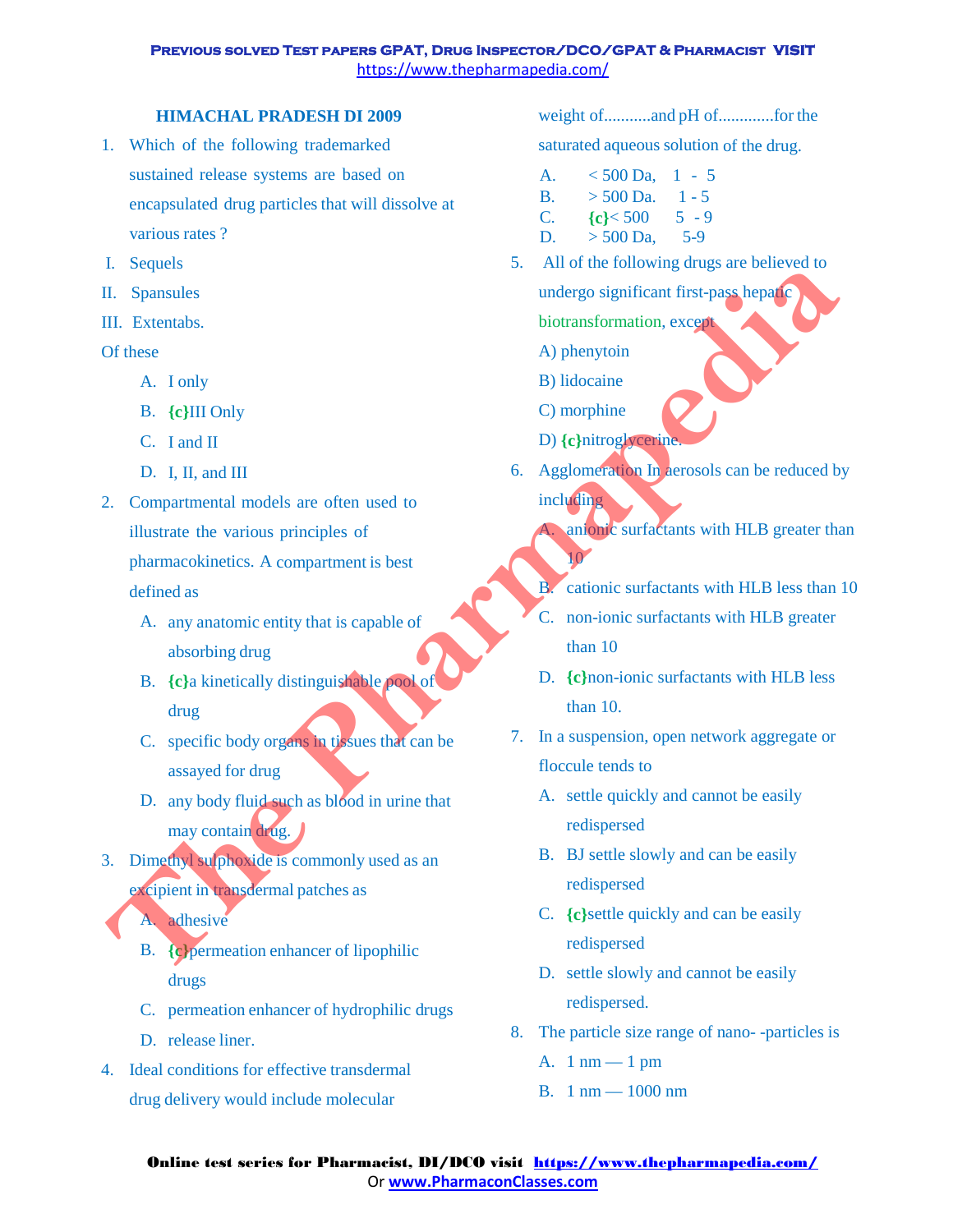- C. **{c}**Inm 100 nm
- D. 0-5 pm 1 nm.
- 9. Transdermal drug delivery systems contain
	- drugs meant for
	- A. local action
	- B. systemic action
	- C. **{c}**both (A) and (B)
	- D. none of these.
- 10. Which one of the following per oral dosage

forms is likely to exhibit the longest lag time ?

- A. Delayed release tablet
- B. Elixir
- C. **{c}**Enteric coated tablet
- D. Sustained release capsule.
- 11. The equation that describes the process of
	- 'Passive Transport' is
	- A) Noyes-Whitney equation
	- B) Stokes law
	- C) **{c}**Fick's law
	- D) Hofmeister rule.
- 12. The gelatin used in the manufacture of capsules is obtained from collagenous material **The System and The Pharmapedia**<br> **The Pharmapsis III** (C) to the following per oral dosage<br>
(C) the Alberto content dosage<br>
The Pharmapsis III (C) solubling<br> **The Pharmapsis III** (C) solubling<br> **The Pharmapsis III** (C) t
	- by
	- A) **{c}**hydrolysis
	- B) decarboxylation
	- C) acetylation
	- D) conjugation
- **Opalux** is
	- A) colour concentrate for fluidized bed coating
	- B) **{c}**colour concentrate for film coating
	- C) complete colour concentrate for enteric coating
	- D) colour concentrate for sugar coating.
- 14. Creams are
- A) emulsions
- B) gels
- C) jellies
- D) **{c}**magmas.
- 15. Dissolution tests for tablets are done to
	- measure indirectly
	- A) hardness
	- B) **{c}**bioavailability
	- C) solubility
	- D) friability.
- 16. Trlchloromonofluoromethane is numerically designated as
	- A) 12 B) **{c}**11

C) 114 D) 22.

- Sealing in sugar coating is done
- A) to release drug in the intestine
- B) to sustain release of the drug
- C) to round the edges of tablet core
- D) **{c}**to prevent moisture penetration into tablet core.
- 18. ................. is used to remove the Pyrogen during the preparation of water for injection.
	- A) **{c}**Membrane filter
	- B) Condenser
	- C) Still head
	- D) Filter head.
- 19. The type of official eye ointment base is
	- A) **{c}**hydrocarbon
	- B) absorption
	- C) water miscible
	- D) water soluble.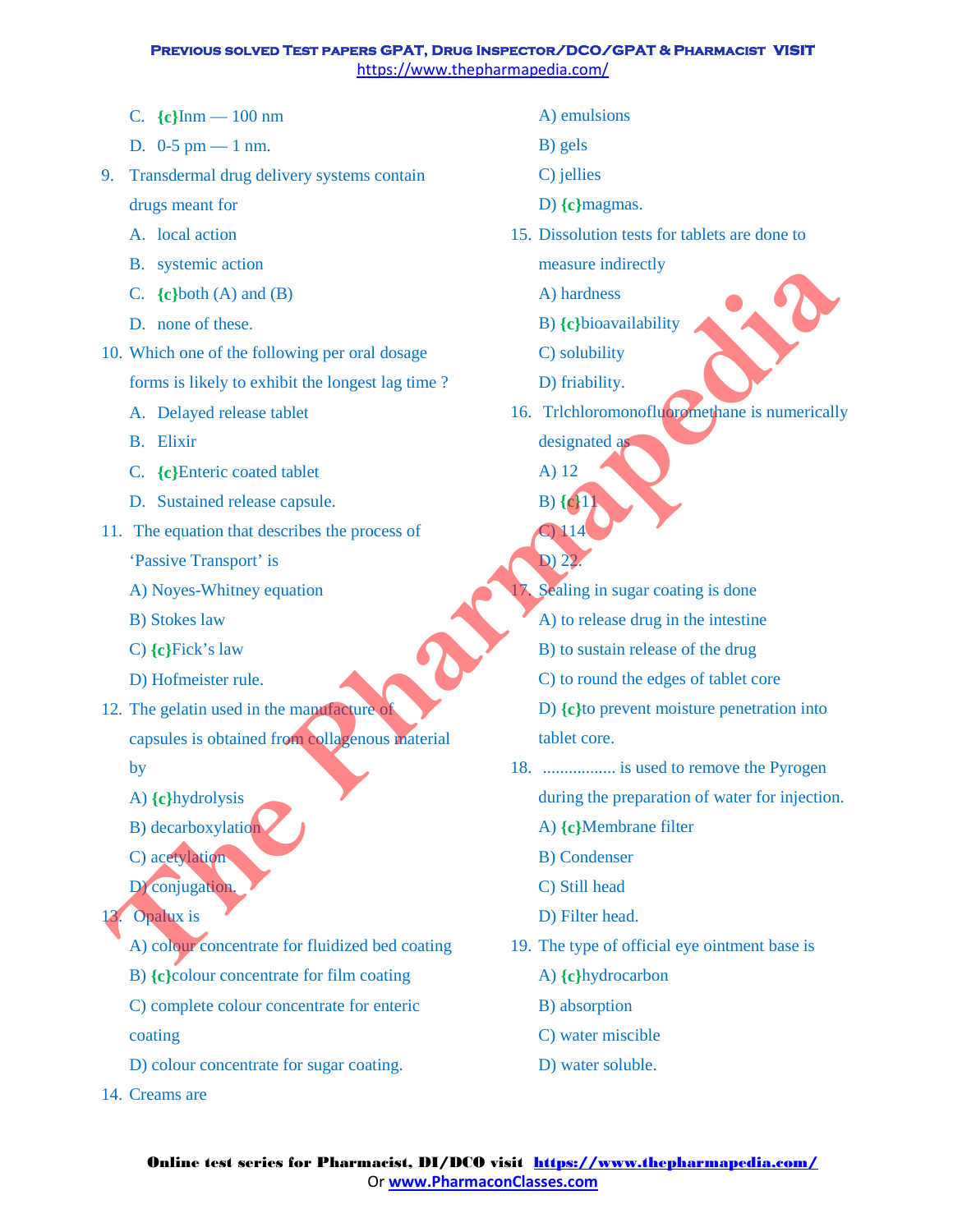- 20. Parenteral product with an osmotic pressure less than that of 0\*9% w/v sodium chloride
	- solution is referred to as
	- A) isotonic solution
	- B) hypertonic solution
	- C) **{c}**hypotonic solution
	- D) iso-osmotic solution.
- 21. Which of the following is not a super-

# disintegrant ?

- A. Microcrystalline cellulose
- B. Sodium starch glycolate
- C. Croscarmelose
- D. **{c}**Crosporidone
- 22. Terminally sterilized products are
	- A. those that are sensitive to heat and gamma irradiation
	- B. **{c}**those that can be sterilized after filling and sealing
	- C. those products that can be autoclaved
	- D. usually suspensions or powders.
- 23. Slugging is also called as
	- A) **{c}**dry granulation
	- B) wet granulation
	- C) bulk production
	- D) direct compression.

# 24. Pinocytosls is known as

- A) **{c}** vesicular transport
- B) engulfment of small solutes
- C) engulfment of larger particles
- D) absorption phenomena.

25. List of the substances that are required to be used only under medical supervision and which are labelled accordingly Is / are

A) R

- B) **{c}**G
- C) P
- D) C and C1
- 26. Establishment(s) which has/have a qualified

person engaged in compounding of

- A) Drug store
- B) Chemists and druggists
- C) **{c}**Pharmacy
- D) none of these.
- 27. Licence for wholesale of drugs specified in the schedule C and  $C_1$  is issued in Form
	- A) **{c}**20-A
	- B) 20-B

C) 21-B D) 22-A

- The left hand top comer of the label of schedule Xbulk drugs contains symbol,
	- A) Rx
	- B) RMP
	- C) X
	- D) **{c}**XRx

29. In constitution of State Pharmacy Councils total number of Registered Pharmacists to be elected is Let China to the transformation<br>
21. Which of the following is not a super-<br>
The Pharmace Soutier station.<br>
The Pharmace Soutier station of the following is not a super-<br>
A Microcynstalline cellulose D. Decembes D. Here o

- A) five
- B) **{c}**six
- C) seven
- D) four.

30. The Drugs and Cosmetics Rules were passed in the year of

- A) **{c}**1945
- B) 1947
- C) 1944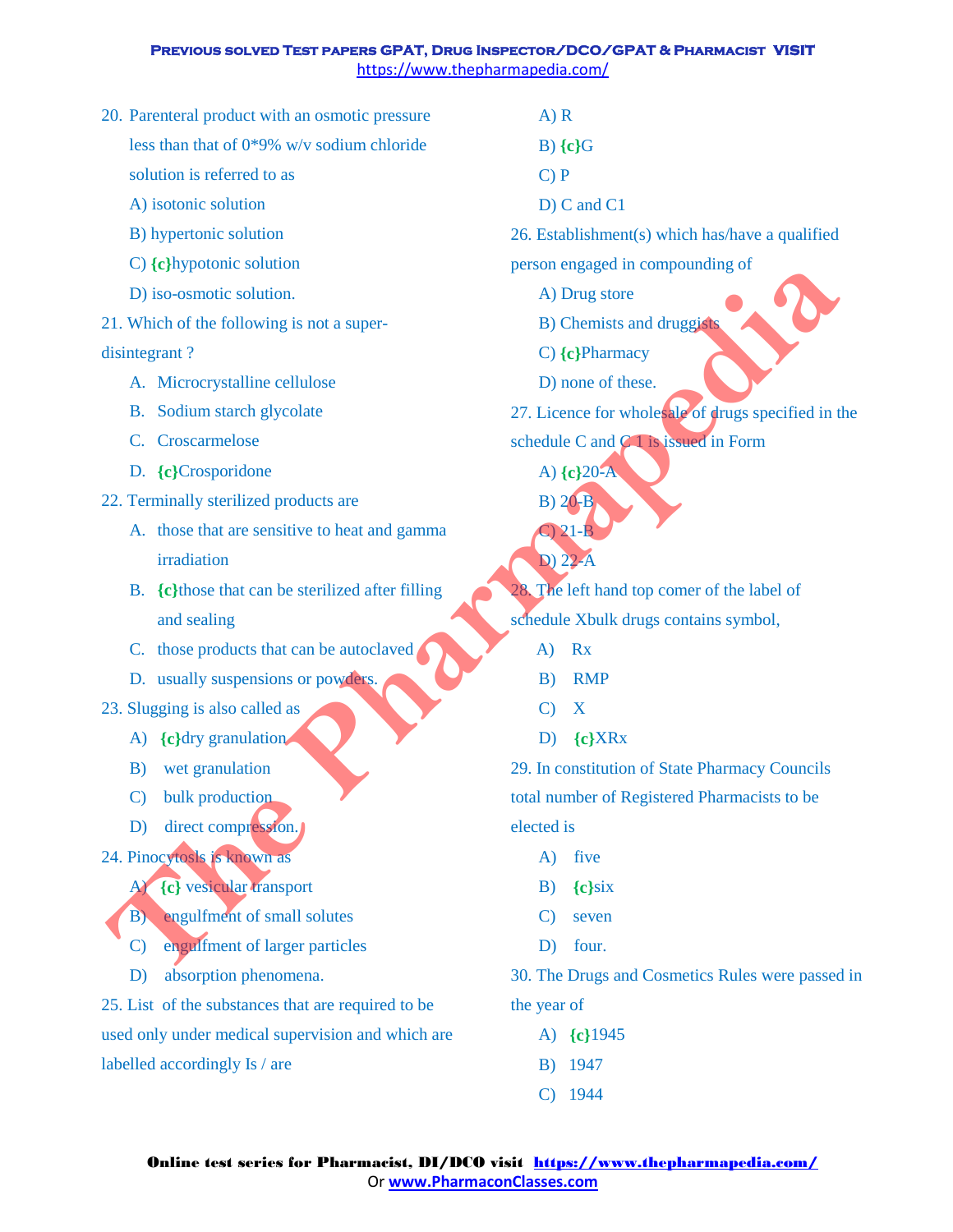D) 1946.

31. How many representatives are nominated by the Central Government to Drug Consultative Committee ?

- $(A)$  1
- B) **{c}**2
- $C)$  3
- D) 4.

32. The sample taken by the Drug Inspector from the retail premises should be divided into

- A) 4 parts
- B) **{c}**3 parts
- C) 2 parts
- D) 5 parts.

33. As per GMP, change rooms to the aseptic areas of sterile product manufacturing area should be clearly demarcated into the following rooms, except **Figure 1991**<br> **The sample taken by the Drug Inspector from**<br> **CD**, 3<br> **CD**, 2<br> **CD**, and the trail premises should be divided into<br> **ED** (eq) a parts<br> **The Pharmapedia** and **Pharma** and **CD** (eq) and the sample taken by

- A) 1 Black room
- B) **{c}**Blue room
- C) Grey room
- D) White room.

34. As per GMP, during tablet compression, inprocess control should be done at regular intervals

- of
- A) not more than 45 minutes
- B) not more than one hour

C) **{c}**not more than 30 minutes

D) every one hour.

35. Drug ( Price Control) Order came into force in the year

- A) 1979
- B) **{c}**1955
- C) 1960
- D) 1987.
- 36. Equipment recommended for the manufacture
- of powders come under
- A) Schedule H
- B) **{c}**Schedule M
- C) Schedule N
- D) Schedule X
- 37. Magic remedies include
- A) Talismans
- B) Mantras
- C) Kavachas
- D) **{c}**all of these.
- 38. Spurious drugs mean
- A) imitations
- B) substitutes
- C) resembling other drugs
- D) **{c}**all of these.
- 39. GMP for Ayurvedic, Slddha and Unani

medicines are covered by

- A) Schedule U
- B) **{c}** Schedule T
- C) Schedule W
- D) Schedule M

40. Protoplasmic plant tissue culture method was introduced in 1960 by

- A) **{c}**Cocking
- B) Skoog & Miller
- C) Gamborg and Neabors
- D) Carlson.
- 41. The sugar concentration of molasses used in
- the production of industrial alcohol should be
- A) **{c}**10% to 18%
- B) 4% to 8%
- C) 15% to 25%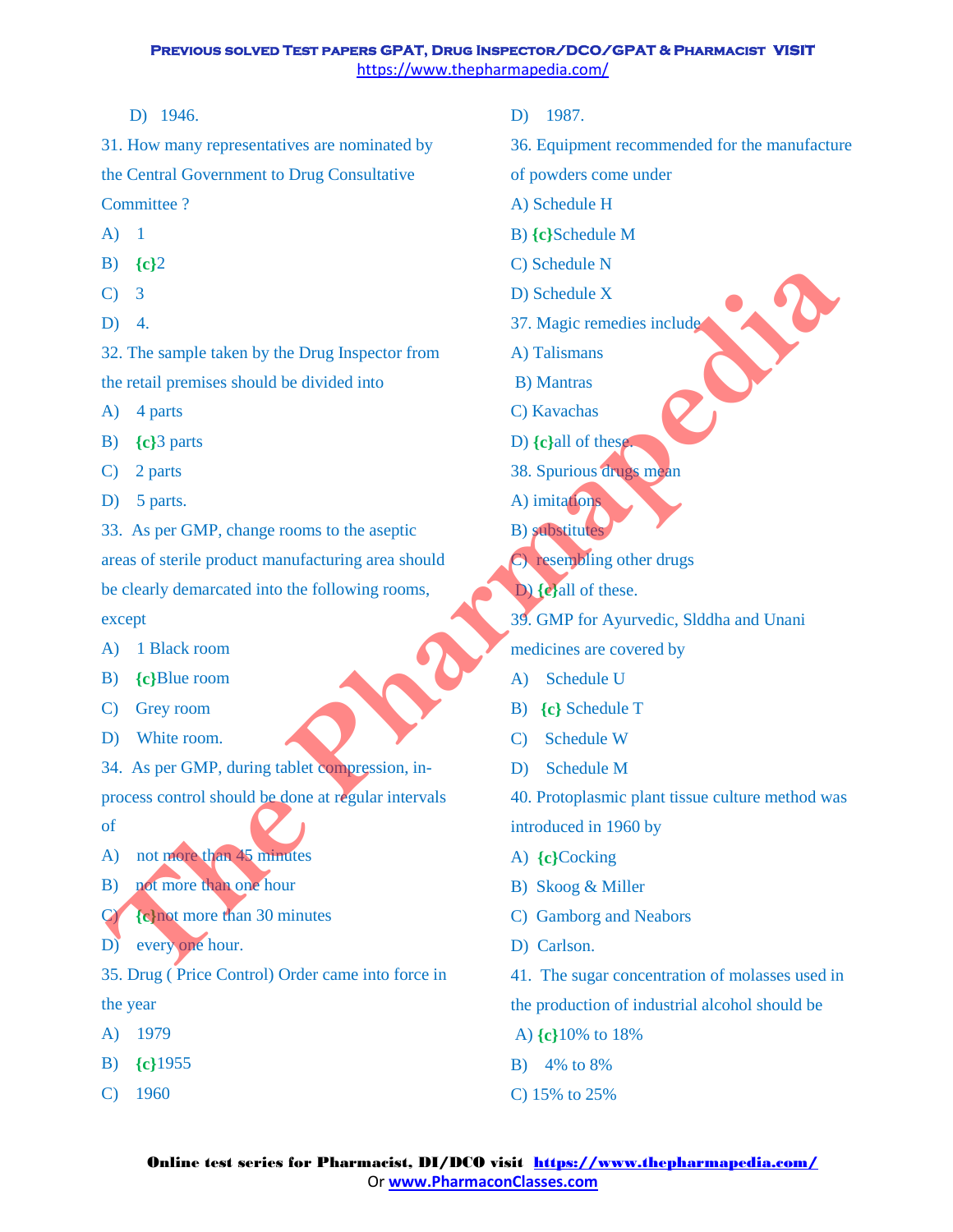- D) 20% to 30%.
- 42. The fibrin clot produced when thrombin is mixed with
- A) **{c}**fibrinogen
- B) fibrin foam
- C) dried human serum
- D) citrate-saline.
- 43. Exotoxin producing bacteria are
- A) Salmonella typhi
- B) Vibrio cholerae
- C) **{c}**Clostridium tetant
- D) Pasteurella pestis.
- 44. Following are the carbon sources used in the
- fermentative production of Jv-glutamic acid,

except

- A) ri-paraffin
- B) acetic acid
- C) ethanol
- D) **{c}**propylene glycol.
- 45. Among the proteins present in horse serum, associated with antitoxins ( diphtheria ) are largely C) entrant and the particular and the contract of the C) between the contract of the C) (e) the C) of the C) and the C) (e) the C) and the C) (e) the C) of the C) and the C) (e) the C) of the C) and the contract of the co
- A) gamma globulins
- B) **{c}**beta globulins
- C) albumins
- D) all of these.
- 46. Small bench fermentors are made up of
- A) **{c}**stainless steel
- B) borosillcate glass
- C) plastic
- D) all of these.
- 47. Bioreactor is the instrument used for growing
- A) **{c}**bacterial cells
- B) insect cells
- C) mammalian cells
- D) both  $(B)$  and  $(C)$ .
- 48. Transfer of genetic material from one
- bacterium to another bacterium through

bacteriophage is called

- A) **{c}**Transduction
- B) Conjugation
- C) Transformation
- D) all of these.
- 49. Macroglobulin is
- A) **{c}**Ig M
- B) IgA
- $C)$  Ig D
- 50. Schick test is performed for testing the
- individual for the presence of
- A) Polio

D)  $\log E$ .

- B) **{c}**Pneumonia
- C) Diphtheria
- D) Tuberculosis.
- 51. The target site on DNA for Bam HI

endonuclease is

- 
- 
- 
- 52. Quality control of vaccines is carried out by .

A) in vivo

- B) in vitro
- C) **{c}**in vivo and tn vitro
- D) neither in vivo nor in vitro.
- 53.Whooping cough vaccine employs killed cell of
- A) **{c}**BordeteUa pertussis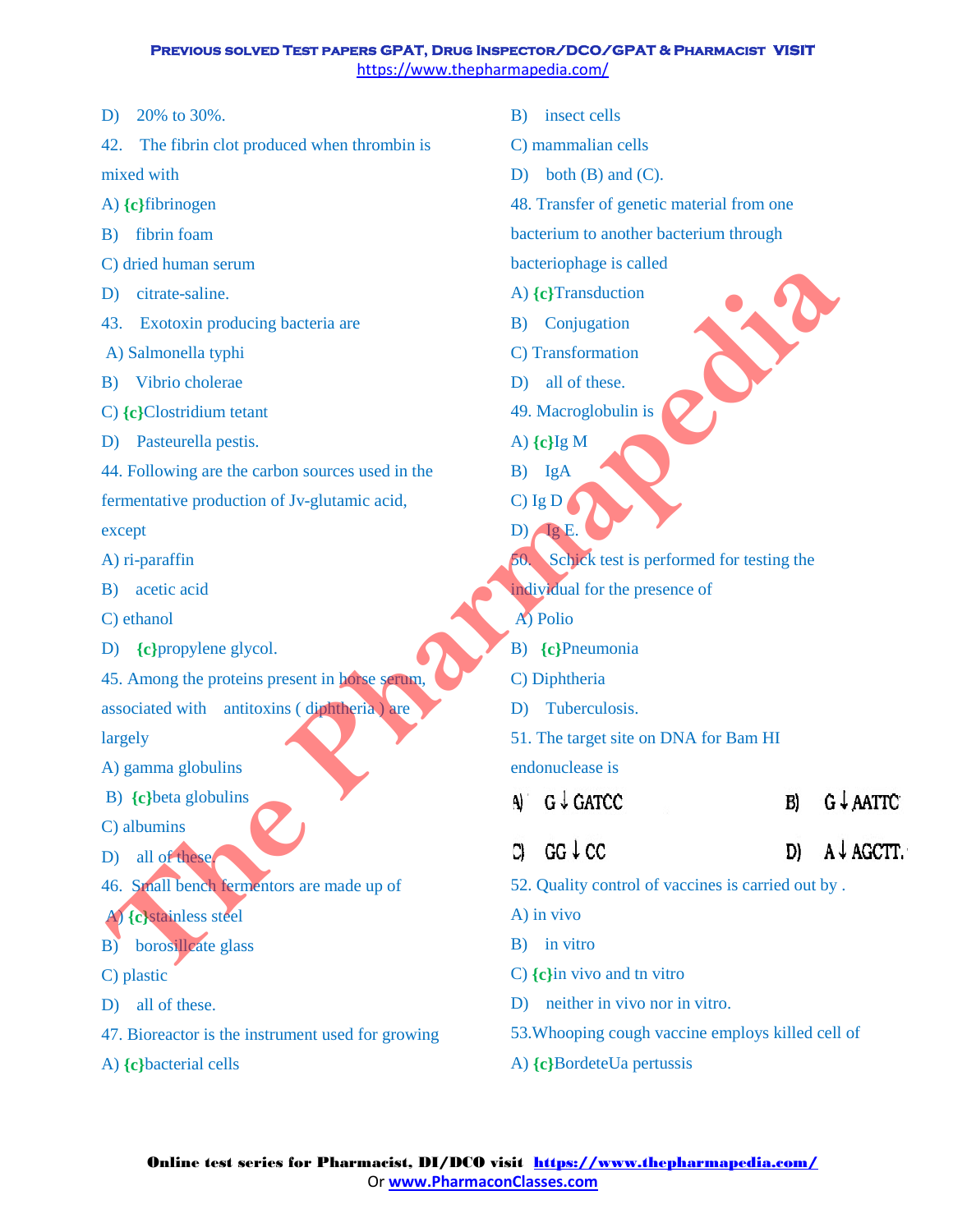- B) Pseudomonas aeruginosa
- C) Vibrio cholerae
- D) Salmonella typhiL
- 54.Which one of the following is the suitable site
- of self-injection of interferons
- A) **{c}**Subcutaneous
- B) Abdomen
- C) Legs
- D) Finger.

55. A significant number of antibodies now in use belongs to Immunoglobulin,

- A) **{c}**Ig G
- B) Ig H
- C) Ig M
- D) Igl.
- 56. High concentration of several proteins is

obtained from...........serum.

- A) monkey
- B) **{c}**horse
- C) rabbit
- D) rat.
- 57. Which drug is used to prevent embolism in

the lung and during myociardial infarction ?

A) Granulocyte-macrophage colony-stimulating

factor (GM-CSF)

- B) **{c}**Alteplase
- C) EPOGEN ( EPO )
- D) Human growth hormone.

58. Which enzyme is used by the HIV to form DNA in the host cell ?

- A) Restrictive endonuclease
- B) DNA-directed polymerase
- C) **{c}**Reverse transcriptase
- D) Both (A) and (B).
- 59. Which type of cell does not contain doublestranded deoxyribonucleic acid ?
- A) Human cells
- B) Bacteria cells
- C) **{c}**Human immunodeficiency virus ( HIV )

cells

D) Fungal cells.

60. Dextrans are used as blood-plasma volume extenders because

- A) they are heat sterilized
- B) they do not carry virus
- C) both  $(A)$  and  $(B)$
- D) **{c}**none of these.
- 61. The organism used for the production of
- Dextran is
- A) **{c}**Leuconostoc mesenterotds
- B) Lactobacillus bulgarium
- C) Clostridium botulinum
- D) Granulobacter botulinum
- 62. Mechanism of citric acid fermentation is confirmed by **The Pharmaps (The Pharmaps Contained Contained Contained Contained Contained Contained Contained Contained Contained Contained Contained Contained Contained Contained Contained Contained Contained Contained Contained Con** 
	- A) theory of Emde
	- B) **{c}**Krebs' cycle
	- C) theory of Ciusa and Briill
	- D) Bemhauer's theory.
	- 63. The first pharmaceutical product to be produced by mammalian cell culture is
	- A) tPA
	- B) **{c}**tRNA
	- C) tDNA
	- $D)$  tGH.
	- 64. India is the.......country in the world to

develop an indigenous Hepatitis-B vaccine.

A) **{c}**2nd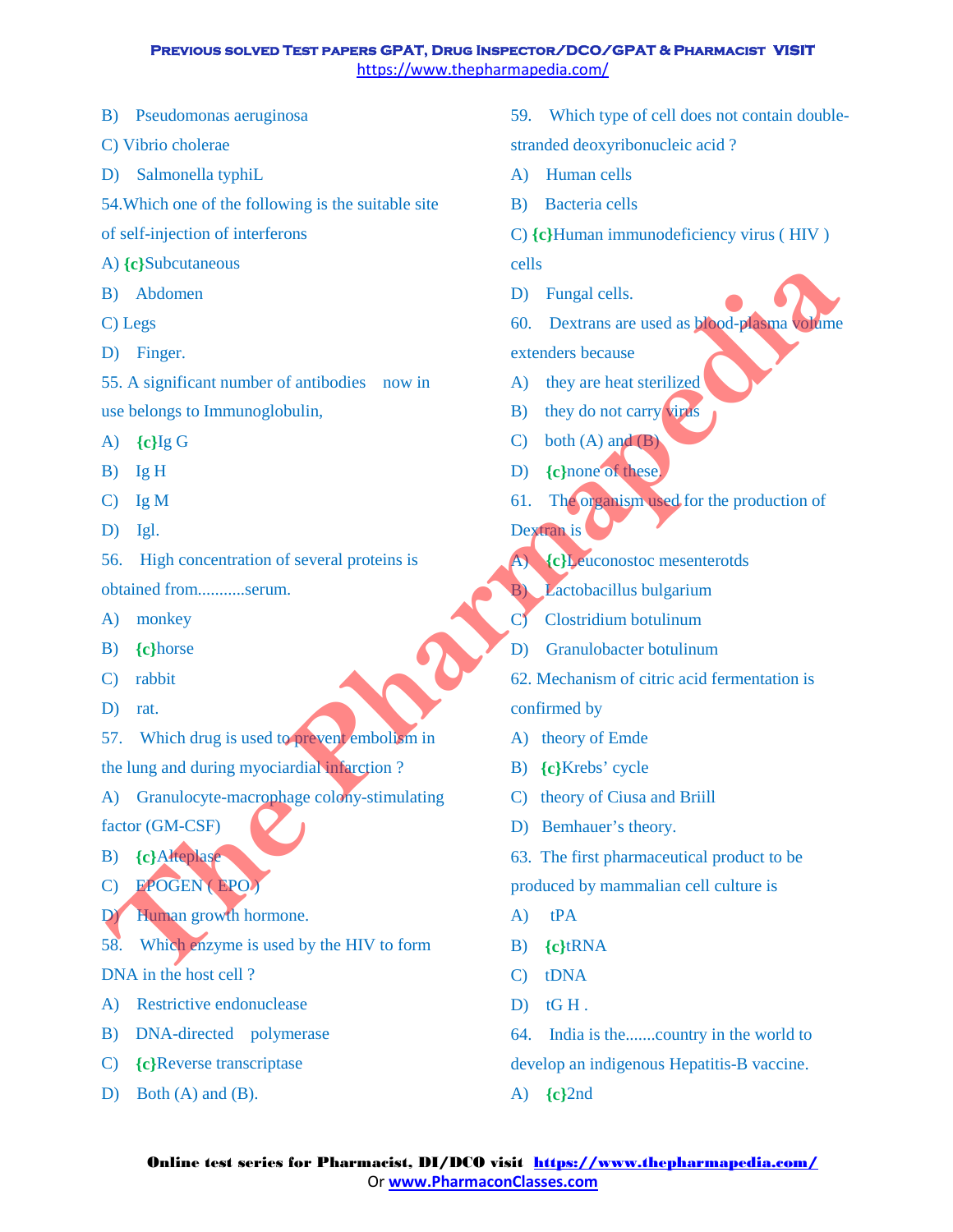| ٠ |
|---|
|   |

C) 4th

D) 5th.

65. Extinction  $E =$ 

 $log \frac{10}{7}$ A)

B)

 $log T$ 

66. The stationaiy phase in Thin-Layer

Chromatography (TLC ) is

- A) **{c}**adsorbent
- B) liquid held between glass plate and adsorbent
- C) glass plate
- D) none of these.
- 67. The wave number is defined as
- A) **{c}**number of waves per unit of length
- B) number of waves per unit of metre
- C) number of waves per cm
- D) number of waves per unit of width.
- 68. The quality assurance personnel

responsibilities does not include

- A) maintaining copies of approved study plans
- B) preparation of SOP

C) inspection of final reports to confirm methods and procedures

- D) **{c}**issue of product development plan.
- 69. The constituents of Karl Fischer reagent are
- A) SO 3, solution of iodine, anhydrous pyridine, ethanol **The Pharmapedia**

B) SO 2 , solution of iodine, anhydrous pyridine, acetone

C) SO 3 , solution of iodine, anhydrous pyridine, anhydrous methanol

D) **{c}**SO 2 , solution of Iodine, anhydrous pyridine, anhydrous methanol,

70. In electron capture detector.............may be used as a carrier gas for compounds of high electron affinity.

- A) Nitrogen
- B) **{c}**Argon
- C) Hydrogen
- D) Carbon dioxide.

71. Which of the following statements about ISO is incorrect ?

A) ISO certifies organisations which apply for

ISO 9001 compliance.

B) ISO 9000 is not a prescriptive standard for quality.

C) ISO 9000 is a process oriented rather than result oriented standard.

D) **{c}**9000 does not provide industry specific performance requirements.

- 72. The composition of the Barium sulphate reagent used in the limit test for sulphates is
- A) Barium sulphate, Sulphate free alcohol and Ferrous sulphate

B) Barium chloride, alcohol and Potassium chloride

C) Barium sulphate, alcohol and Potassium chloride

D) **{c}** Barium chloride, Sulphate free alcohol and Potassium sulphate.

73. Katharometers & Bolometers are different types of

- A) pumps
- B) **{c}**detectors
- C) monochromators
- D) recorders.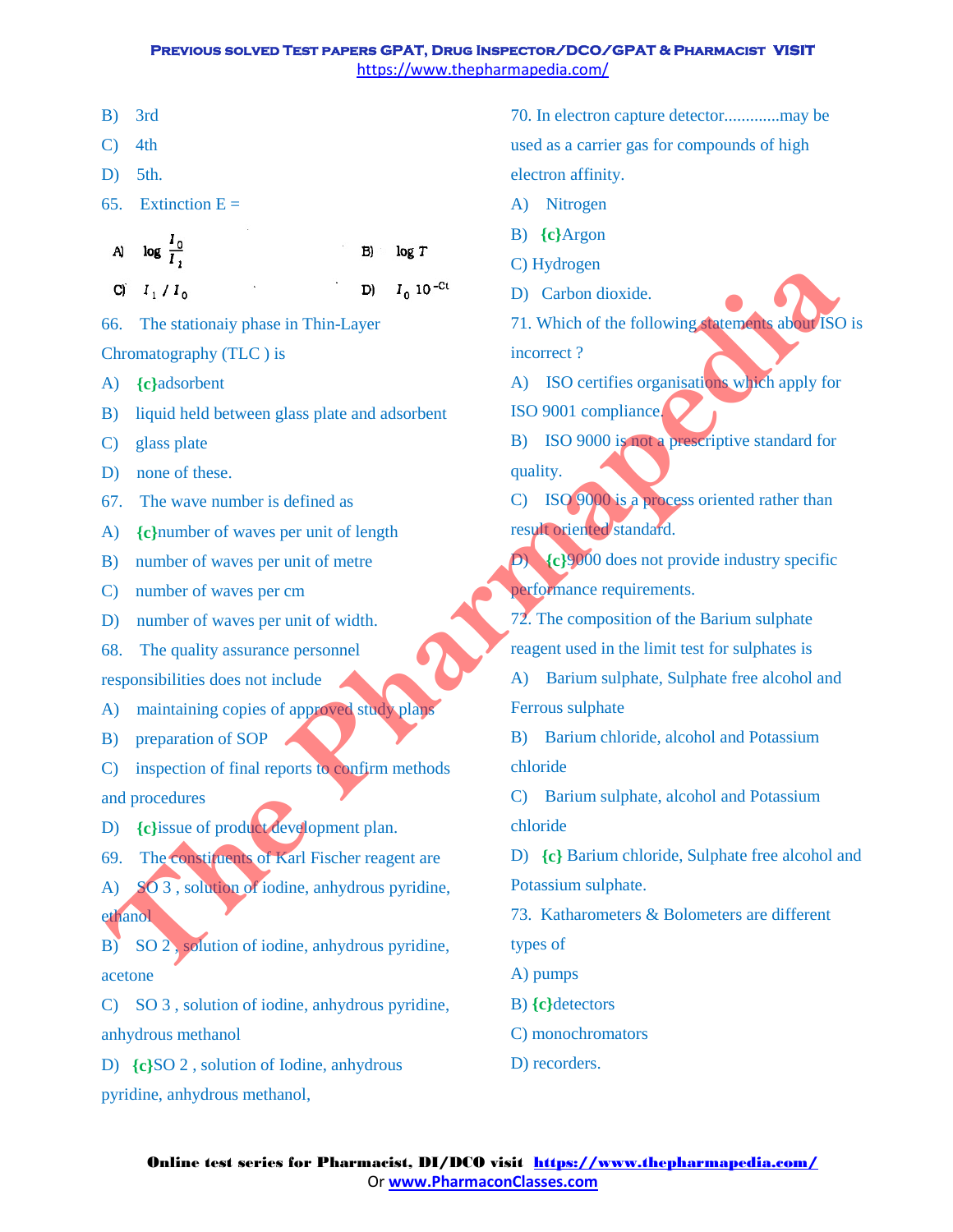74.In IR spectroscopy which region provides

information for molecular structure elucidation ?

- A) Near IR
- B) Far IR
- C) **{c}** Middle IR
- D) Very near IR.
- 75. In HPLC which detector is based upon bulk

### property of elute ?

- A) **{c}**Refractive index detectors
- B) Diode array detectors
- C) Fluorescence detectors
- D) PMT
- 76. Example for Emission Spectroscopy is
- A) Atomic Absorption Spectroscopy
- B) Flame Photometry
- C) Fluorimetry
- D) **{c}**all of these.
- 77. In NMR spectroscopy, the chemical shift is

expressed in

- A) gauss
- B) **{c}**parts per million
- C) tesla
- D) hertz.

78. In mass spectroscopy for chemical ionization

which reactant gas is most widely

used ?

- A) **{c}**Argon
- B) Neon
- C) Methane
- D) Oxygen.

79. In the determination of selenium by

Fluorimetry, the sensitivity can be increased by using the reagent,

A) **{c}**2, 3-diaminonaphthalene

- B) 3. 3-diaminobenzidine
- C) Cyanogen chloride
- D) 75% v/v sulphuric acid in ethanol.

80.In IR spectra, the absorption at 3300 cm" 1 arid

- at 1020 cm" 1 indicates the presence of
- A) NH group
- B) Amide  $C = O$
- C) **{c}**Aliphatic C H
- D) Hydroxyl group
- 81. As per the GLP, full calibration of
- spectrophotometers should be done
- A) **{c}**once a day
- B) once a month
- C) every quarter
- D) half-yearly.
- 82. The closeness of the results obtained by the For the The Theorem (A) Principle of the Collection of the Pharmapedia<br>
(B) Diode and A) (electricative index detectors<br>
(C) Fluencescore detectors<br>
(C) Fluences detectors<br>
(C) Fluences detectors<br>
(C) Fluences detectors<br>
	- procedure to the true value is
	- A) linearity
	- B) precision
	- C) **{c}**accuracy
	- D) sensitivity.
	- 83. Which of the following contains a

chromophore ?

- A) Ethylene
- B) Ethane
- C) Both (A) and (B)
- D) **{c}**None of these.
- 84. The presence of which of the following
- groups increases fluorescence intensity ?
- A) **{c}**Amino group
- B) Nitro group
- C) Both (A) and (B)
- D) None of these.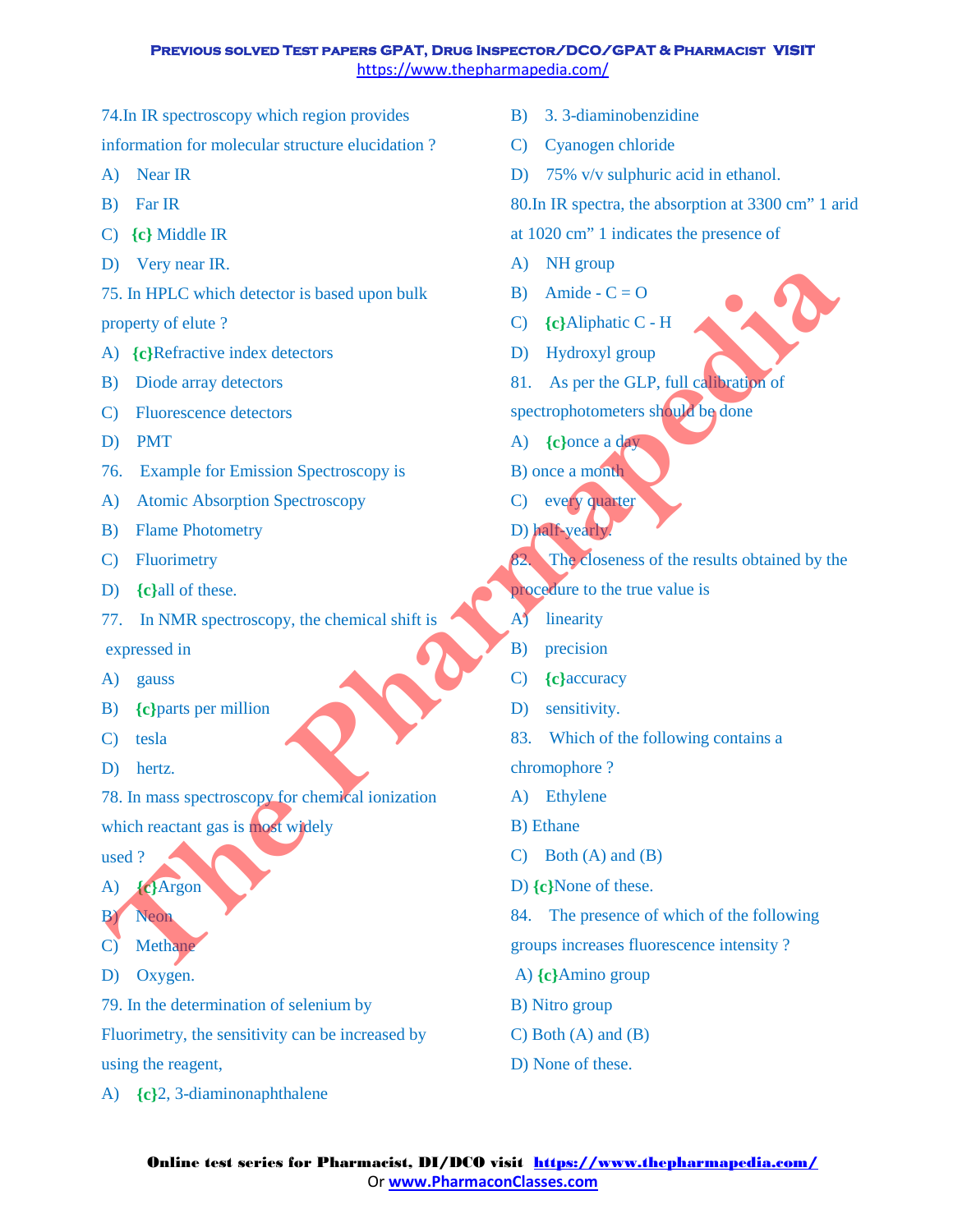- 85. The purple colour formed in the limit test for iron is due to
- A) Ferric thioglycolate
- B) **{c}**Ferrous thioglycolate
- C) Ferrous glycolate
- D) Ferric glycolate.
- 86.  $R_f$  value ranges from
- A) **{c}**0 to 1
- $B)$  0 to 2
- C)  $2$  to  $-2$
- D)  $+1$  to  $-1$ .
- 87. In the limit test for arsenic the granulated zinc
- and HC1 help to
- A) increase the sensitivity of the test
- B) produce stable colour
- C) **{c}**provide an acid medium
- D) reduce the arsenic or arsenious acid to arsine.
- 88. In the limit test for sulphates, the alcohol in the

Barium sulphate reagent helps to.

- A) increase the solubility
- B) prevent ppt of impurities
- C) clarify the solution
- D) **{c}**prevent super-saturation.
- 89. The volume of carrier gas required to elute one
- half of the compound from the column is expressed as
- A) Retention time
- B) Revalue
- C) R x value
- D) **{c}**Retention volume.
- 90. In IR spectrum, the functional group region is
- A) 4000 cm -1 to 900 cm -1
- B) **{c}**4000 cm- 1 to 1400 cm 1
- C) 1400 cm-1 to 900 cm -1
- D) 4000 cm -1 to 660 cm- 1 .
- 91.A sample is withdrawn or seized from drug store by a drug inspector and sealed. The payment of fair price of the sample
- A) is made to the drug store owner
- B) **{c}**is not made
- $(C)$  is made to the drug store owner and in
- case of refusal a Form is filled up with a receipt
- D) the drug store owner must be insisted to give it free of cost.
- 92. Drugs Technical Advisory Board ( DTAB )-
- Allopathy consists of 18 members whereas DTAB
- -Ayurvedic, Siddha and Unani drugs consists of
- A) 18 members
- B) **{c}**20 members
- C) 15 members
- D) none of these.
- 93. The list of disease for which advertisement banned or prohibited is finalised in consultation with For expression and HCI help to the product of the color and the color of the pharmapedial and CD and HCI help to the Ally and the color of the angle of the angle of the angle of the angle of the angle of the angle of the
	- A) **{c}**Drugs Technical Advisory Board
	- B) Drugs Testing Laboratory
	- C) Central Drugs Laboratory
	- D) None of these.
	- 94.Which one of the following is not the wing of

Drugs and Cosmetics Act ?

- A) Advisory wing
- B) Analytical wing
- C) Administrative wing
- D) **{c}**Education and Pharmacy, wing.
- 95. Gudakhu is a tobacco product used for rubbing against human teeth, contains tobacco powder,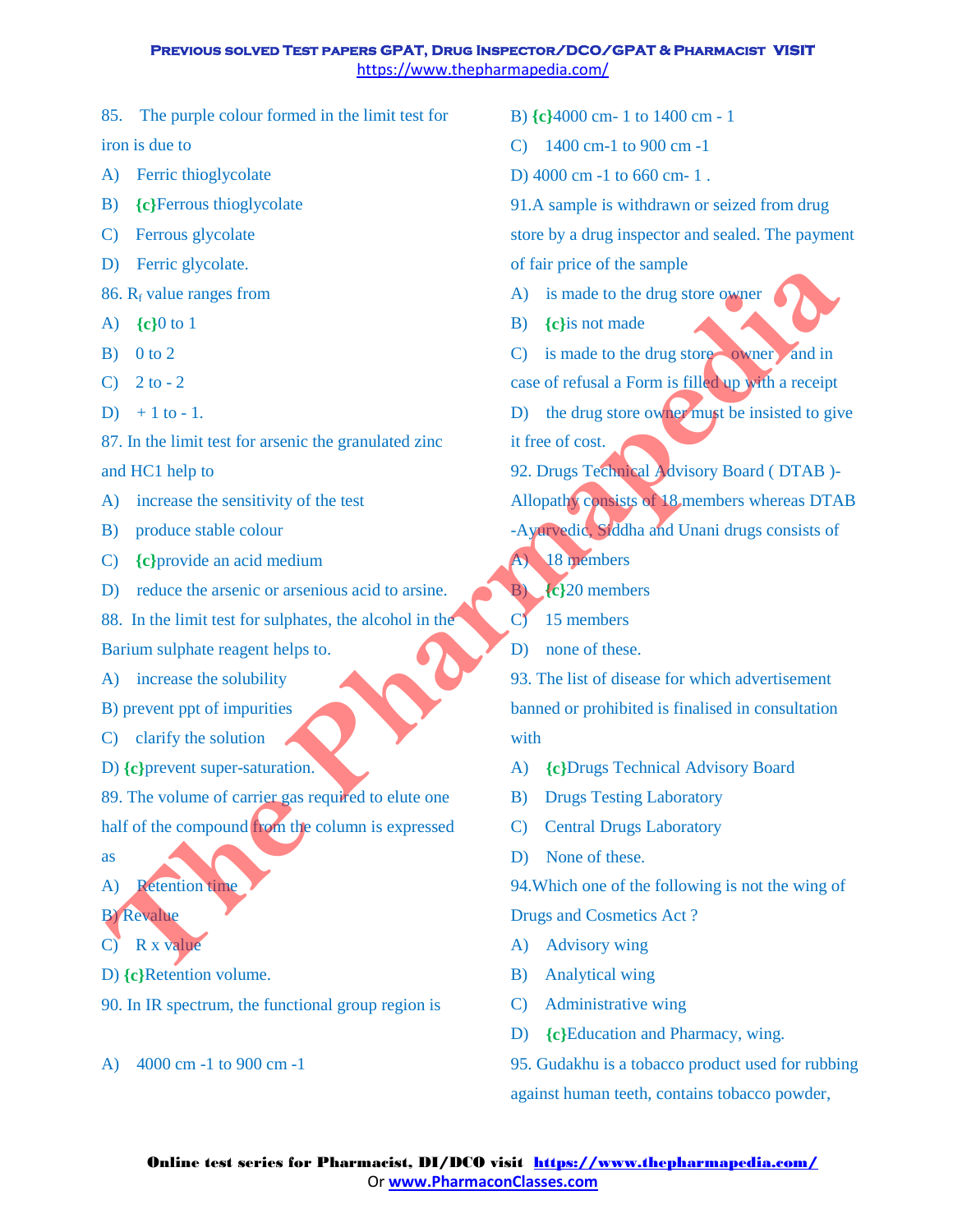lime and molasses along with red mineral matter.

Within the i provision of  $D & C$  Act it is

- A) cosmetic
- B) food
- C) **{c}**drug
- D) none of these.

96. Schedule M incorporating GMP ( Good

Manufacturing Practices) was introduced in

- A) 1987
- B) **{c}**1988
- C) 1989
- D) 1990.

97. In the Drugs f Price Control) Order. 1995 the

first schedule consists of

- A) list of books
- B) **{c}**list of bulk drugs
- C) list of formulations
- D) none of these.
- 98. The First Schedule of Drugs and Cosmetics

Act, 1940 comprises

A) **{c}**the list of books of references for

Ayurvedic, Siddha and Unani medicines

- B) list of Pharmacy books
- C) list of Homeopathic books
- D) none of these,
- 99. Batch Processing Records (BPR) should contain the following details, except
- A) **{c}**Analytical control number
- B) Raw material manufacturers' detail
- C) Batch number
- D) Date of commencement of operation.
- 100. The Head Office of Drugs Technical
- Advisory Board Is at
- A) New Delhi
- B) **{c}**Kolkata
- C) Mumbai
- D) Chennai.
- 101. The antiarrhythmic drug quinidine is
- A) **{c}** ( + ) stereoisomer of quinine
- B) ( ) stereoisomer of quinine
- $C$ )  $(+)$  racemic mixture of quinine
- D) none of these.
- 102. The IUPAC nomenclature of Piroxicam is
- A) **{c}**2H-1, 2-benzothiazine-3-carboxamide, 4
- hydroxy 2-methyl-N-pyridinyl-, 1, 1-dioxide
- B) 2-naphthalene acetic add, (+) 6 methoxy-a-
- methyl G) Benzene acetic acid  $(\pm)$  a-methyl-4- $\{2-\}$ methyl propyl J
- D) Benzoic acid, 2-[ (2, 6-dichloro-3- methy phenyl) amino ]
- 103. Prazepam differs in structure from
- Diazepam by

:

- A) N-methyl group
- B) N-propyl group
- C) N-cyclo propyl methyl group
- D) **{c}**N-cycio propyl group.
- 104. Some psychoactive phenothlezines listed below have the following side chains at position 10, which are given in 1 to 4. Match them correctly **The Pharmapedial Construction**<br> **The Pharmapedial Construction** (Construction) into the set of the Construction (C) (4) its constraints (C) 1989<br> **The Pharmapedial Construction** (C) (4) its construction (C) (4) its cons
	- a) Chlorpromaztne 1. 3-[4 methyl piperazine 1-yl) propyl
	- b) Prochlorperazine 2. 2-( 1 methyl piperide 2-yl) ethyl
	- c) Thioridazine 3. 3-14- (2 hydroxy ethyl) piperazine 1-V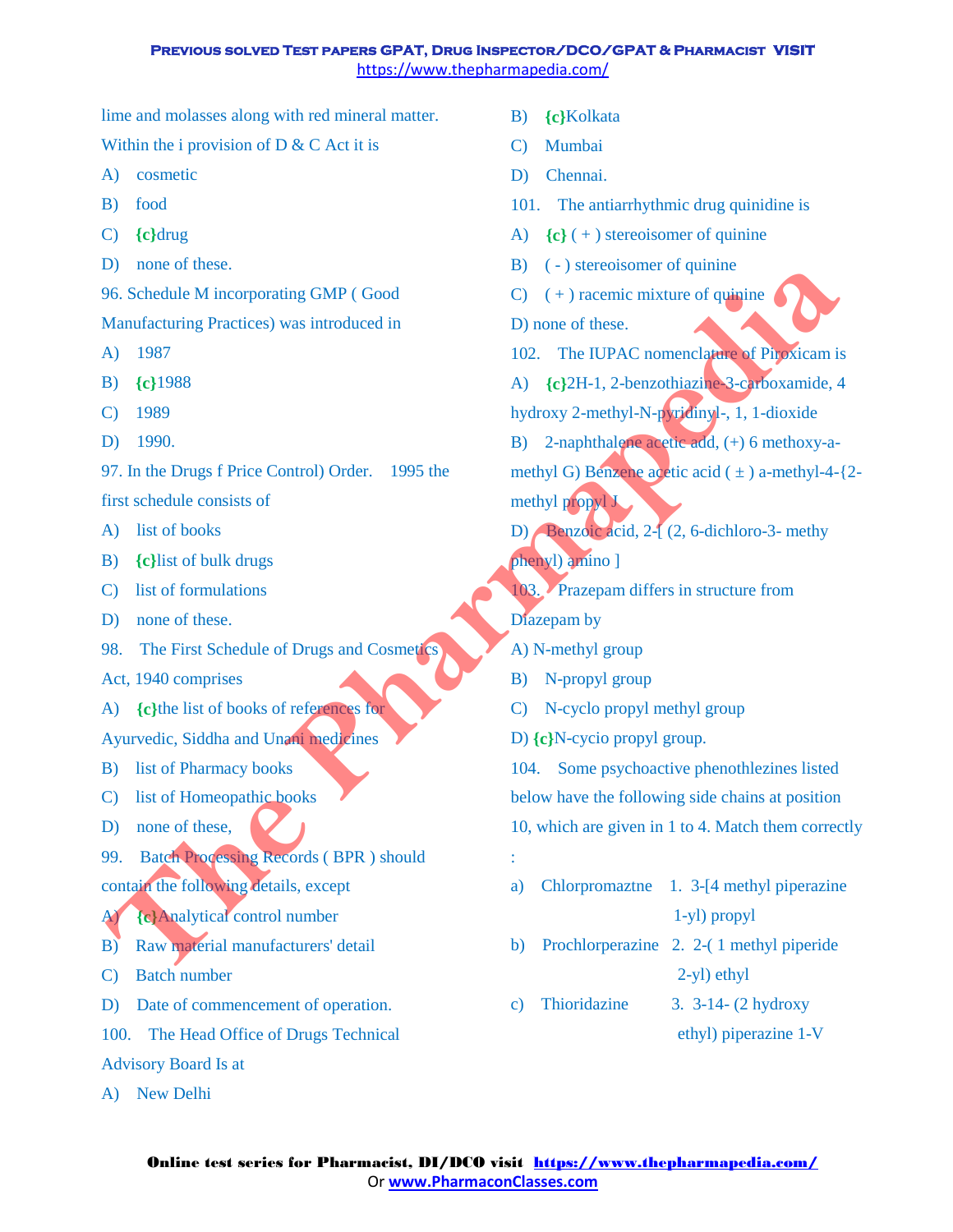|                 | 1 propyl                 |
|-----------------|--------------------------|
| d) Perphenazine | 4. Dimethyl aminopropyl. |
| Codes:          |                          |

|                                                     | a | ь                                  | с                              | d                                               |                                                      |  |
|-----------------------------------------------------|---|------------------------------------|--------------------------------|-------------------------------------------------|------------------------------------------------------|--|
|                                                     |   |                                    |                                |                                                 | <b>Calcium</b> channel blockers<br>Ő                 |  |
| A)                                                  | 4 | 1                                  | 2                              | 3                                               | Sodium channel openers.<br>D)                        |  |
|                                                     |   |                                    |                                |                                                 | 109. In the lidocaine series of local analysthetics. |  |
| B)                                                  | ı | 2                                  | ı                              | з                                               | increasing the length of the alkylene chain up to    |  |
| C)                                                  | 2 | 3                                  | 4                              | 2                                               | three carbon units the local anaesthetic potency     |  |
|                                                     |   |                                    |                                |                                                 | increases<br>$\bf{A}$                                |  |
| D)                                                  | 3 |                                    | 3                              | ı.                                              | abolishes<br>B)                                      |  |
|                                                     |   |                                    |                                | 105. From the given pairs of diuretics in which | {c}reduces<br>$\mathbf{C}$                           |  |
| pair both the drugs do not require the presence of  |   |                                    |                                |                                                 | does not alter.<br>D)                                |  |
| aldosterone to produce diuresis?                    |   |                                    |                                |                                                 | 110. Which of the following anti-histamines doe      |  |
| A)                                                  |   | <b>Mannitol and Spiranolactone</b> |                                |                                                 | not cross the blood brain barrier easily ?           |  |
| B)                                                  |   |                                    | Spiranolactone and Triamterene |                                                 | A) Diphenhydramine                                   |  |
| C)                                                  |   |                                    | {c}Triamterene and Amiloride   |                                                 | Cyclizine hydrochloride<br>B)                        |  |
| D)                                                  |   |                                    | Spiranolactone and Amiloride.  |                                                 | Chlorpheniramine maleate<br>$\mathbf{C}$             |  |
| 106. The diuretic that is natriuretic, chloruretic, |   |                                    |                                |                                                 | {c}Cetirizine.<br>D)                                 |  |
| saluretic and antikaliuretic, is                    |   |                                    |                                |                                                 | 111. fluorine in Flurazepam is present in            |  |
| A)<br>{c}Spiranolactone                             |   |                                    |                                |                                                 | A) 5' position                                       |  |
| B)<br>Furosemide                                    |   |                                    |                                |                                                 | 31 position<br>B)                                    |  |
| Ethacrynic acid<br>C)                               |   |                                    |                                |                                                 | C) $\{c\}2$ position                                 |  |
| D)<br>Acetazolamide.                                |   |                                    | 41 position,<br>D)             |                                                 |                                                      |  |
|                                                     |   |                                    |                                |                                                 | 112. Ranitidine containsring.                        |  |
| 107. Of the given pairs of antihistamines, the pair |   |                                    |                                |                                                 | A) Imidazole                                         |  |
| in which both are, 'dual-acting' antihistamines is  |   |                                    | {c}Furan<br>$\mathbf{B}$ )     |                                                 |                                                      |  |
|                                                     |   |                                    |                                |                                                 | C) Thiazole                                          |  |
| A)                                                  |   |                                    | Cetirizine and Cromolyn sodium |                                                 | Pyridine.<br>D)                                      |  |
| $\mathbf{R}$                                        |   | Azalacting and Catirizing          |                                |                                                 | 113. Aspirin can be estimated by                     |  |

- A) Mannitol and Spiranolactone
- B) Spiranolactone and Triamterene
- C) **{c}**Triamterene and Amiloride
- D) Spiranolactone and Amiloride.
- 106. The diuretic that is natriuretic, chloruretic, saluretic and antikaliuretic, is
- A) **{c}**Spiranolactone
- B) Furosemide
- C) Ethacrynic acid
- D) Acetazolamide.

J

- A) Cetirizine and Cromolyn sodium
- B) Azelastine and Cetirizine
- C) **{c}** Azelastine and Ketotifen
- D) Ketotifen and Cromolyn sodium.

108. Diazoxide and Minoxidil can be described as

- A) **{c}**Potassium channel openers
- B) Potassium sparing diuretics
- Q Calcium channel blockers
- D) Sodium channel openers.

- A) increases
- B) abolishes
- C) **{c}**reduces
- D) does not alter.
- 110. Which of the following anti-histamines does
- not cross the blood brain barrier easily ?
- A) Diphenhydramine
- B) Cyclizine hydrochloride
- C) Chlorpheniramine maleate
- D) **{c}**Cetirizine.
- 111. fluorine in Flurazepam is present in
- A) 5' position
- B) 31 position
- C) **{c}**2' position
- D) 4l position,
- 112. Ranitidine contains..............ring.
- A) Imidazole
- B) **{c}**Furan
- C) Thiazole
- D) Pyridine.
- 113. Aspirin can be estimated by
- A) **{c}**non-aqueous titration
- B) complexometry
- C) acid-base titration
- D) dead-stop end point method.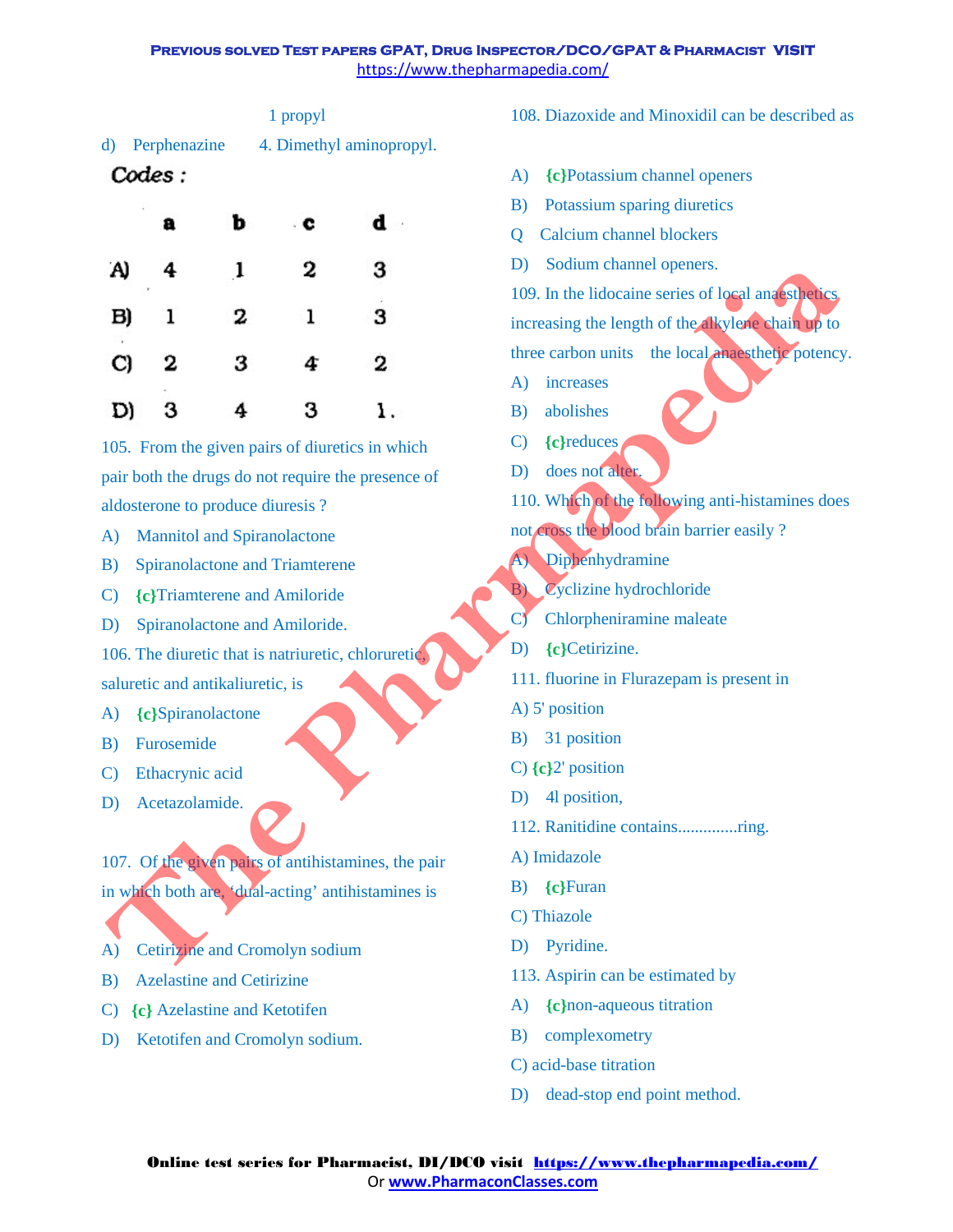114. Which of the following is anti-cholinergic

drug ?

A) Carbachol

B) Phenyl ephrine

C) **{c}**Eucatroplne

D) Procainamide.

115. Clonidlne is used in the treatment of the

following disorders, except

A) glaucoma

B) hypertension

C) **{c}**arrhythmia

D) opiate withdrawal syndrome.

116.

117. A central carbon atom not directly connected to any H 2 and is connected to a tertiary nitrogen through a 2 carbon unit on the other side with relatively small groups on the nitrogen is the pharmacophore of **The Contration of the Control of the Contract Control of the Control of the Control of the Control of the Control of the Control of the Control of the Control of the Control of the Control of the Control of the Control of** 

A) H j receptor antagonists

B) **{c}**Narcotic analgesics

C) Thiazide diuretics

D) Butyrophenone antipsychotrics.

118. Homatropine is a semisynthetic obtained or

synthesised by reacting

A) Tropine find Succinic acid

B) Tropine and Malic acid

C) Tropine and Fumaric acid

D) **{c}**Tropine and Mandelic add.

119. The 21 -chloro substituted analogue of oxazepam is

A) **{c}**Lorazepam

B) Diazepam

C) Temazepam

D) Prazepam.

120. Analgesic with N-Aryl anthranillic acid

nucleus is

A) Paracetamol

B) **{c}**Meclofenamic add

C) Phenyl butazone

D) Anti-pyrine.

121. Cholinergic receptor antagonist existing as

enantiomer is

A) **{c}**Methacholine

B) Carbachol

**Acetyl** choline

D<sup>1</sup> Bethanechol.

122. Tripelenn amine is used as its

A) Succinate

B) **{c}**Maleate

C) Adipate

D) Citrate.

123. Which one of the following is not a non-

barbiturate ?

A) Paraldehyde

B) Carbromal

C) Nitrazepam

D) **{c}**Thiopental Sodium.

124. Cyclomethycaine sulphate is used in

A) anaesthetic in chemical bums

B) skin abrasions

C) dermatological lesions

D) **{c}**all of these.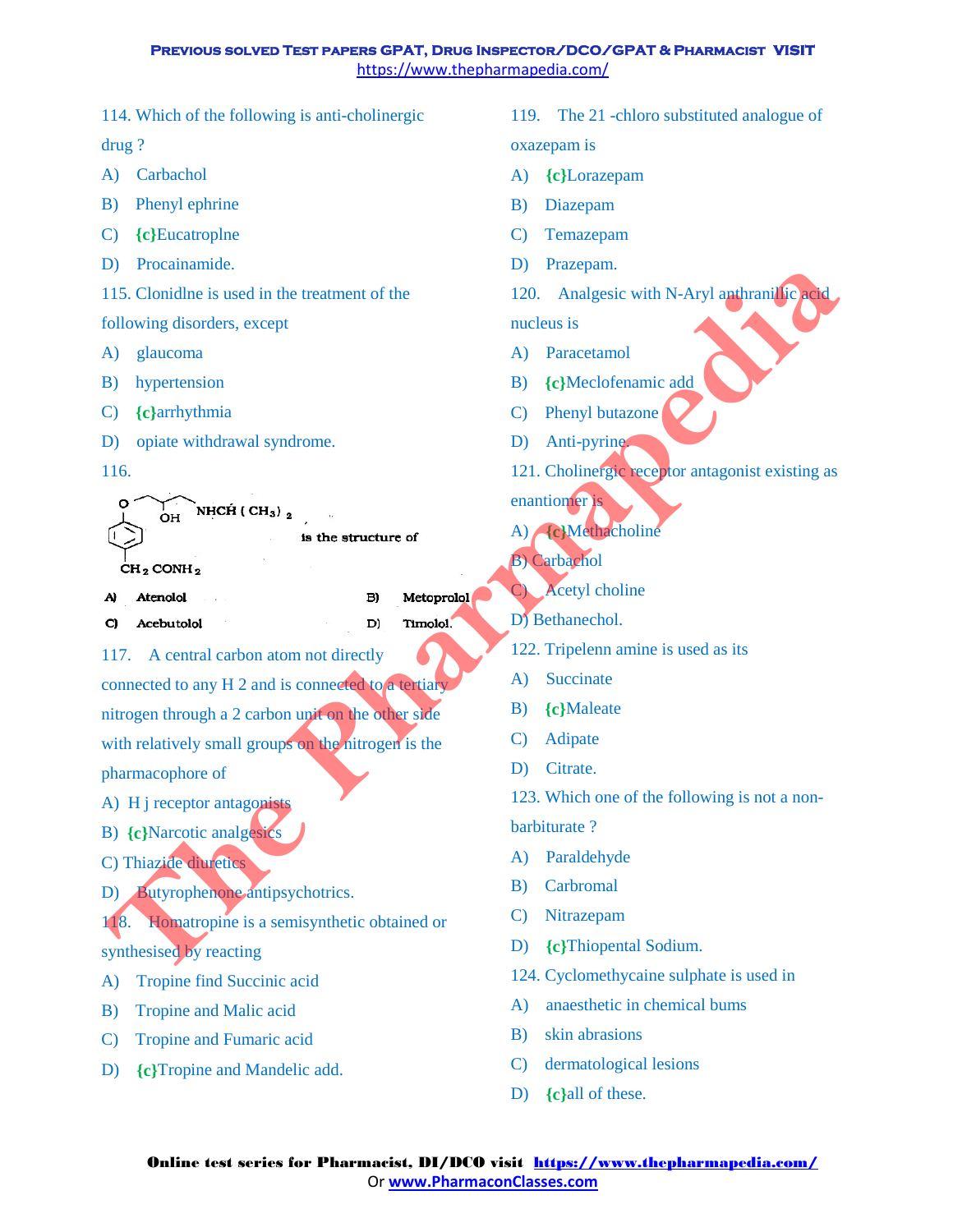125. Reserpine is contraindicated in patients with a histoiy of

A) Epilepsy

B) Hypertension

C) **{c}**Mental depression

D) Schizophrenia.

126. Digitalis overdose can be reversed by the administration of

A) Phenytoin

B) Calcium

C) **{c}**Fab fragments of Digoxin antibody

D) Sodium.

127. Drugs causing allergic reactions generally act as

A) **{c}**Antigen

B) Haptens

- C) Antibodies
- D) Mediators.
- 128. A potent tranquilizer which also exhibits

strong hypotensive effect Is

- A) Chlordiazepoxide
- B) Meprobamate
- C) **{c}**Reserpine
- D) Thorazine.
- 129. Salicylates are metabolised through
- A) hydroxylation
- B) oxidation
- C) **{c}**conjugation with glucuronic acid

D) reduction.

- 130. Sodium valproate acts by
- A) blocking the metabolism of GABA
- B) **{c}**blocking the GABA receptor
- C) blocking the conduction of impulses
- D) blocking the release of GABA
- 131. Atorvastatin should be taken at night after dinner because
- A) it induces sleep
- B) **{c}**synthesis of cholesterol is maximum

during night

C) the patient would be affected by sunlight if

taken during daytime

- D) of better absorption.
- 132. Thiocyanate accumulation and the consequent toxicity is a possibility when excess dose of....... is administered. **Examplemental**<br>
The Pharmapedia Content of the state during tayline<br>
2126. Digitalis overloos can be reversed by the<br>
administration of<br>
A) Phenytoin<br>
A) Phenytoin<br>
217. Drugs causing allergic reactions generally<br>
D) Soc
	- A) Minoxidil
	- B) Hydralazine
	- C) **{c}**Sodium nitroprusside
	- D) Clonidine.
	- 133. The specific antidote for Paracetamol

poisoning is

- A) 4-Methyl Pyrrazole
- B) **{c}**N-Acetyl cysteine
- C) Folinic acid
- D) Sodium thiosulphate.
- 134. Digitalis produces bradycardia by the
- following mechanisms, except
- A) reflexly through no dose ganglion
- B) direct stimulation of vagal centre
- C) sensitization of SA Node to acetylcholine
- D) **{c}**sensitization of SA Node to adrenaline.
- 135. Pilocarpine can be used in
- A) Asthma
- B) Coronaiy insufficiency
- C) **{c}**Glaucoma
- D) Hyperthyroidism
- 136. Fluoxetine is a / an
- A) 5-HT partial agonist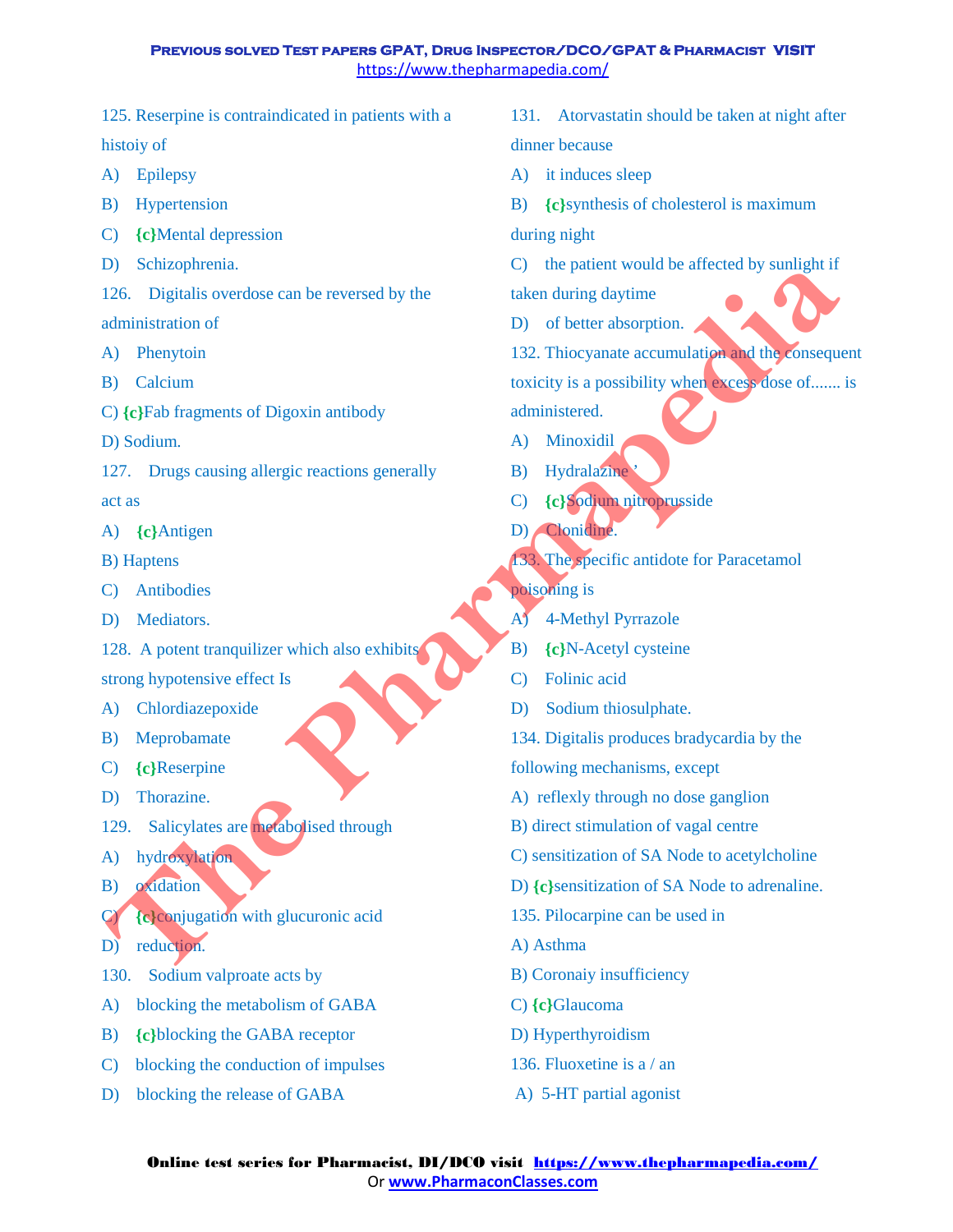- B) anti-histaminic
- C) **{c}**inhibitor of 5-HT uptake
- D) specific 5-HT 3 receptor
- 137. Tolerance refers to genetically determined sensitivity to a drug called as
- A) **{c}**Linnate tolerance
- B) learned tolerance
- C) acute tolerance
- D) dispositional tolerance.

138. Which one of the following is correctly matched ?

- A) a-adrenergic antagonist Lisinopril
- B) **{c}**5-adrenergic antagonist\* Propranolol
- C) Arterial vasodilators Clonidine
- D) Calcium channel blocker Diazoxide.
- 139. The movement of drug from a region of

high drug concentration to a region of low-drug concentration is referred as **The Control of the Control of the Control of the Control of the Columb Control of the Columb Control of the Columb Control of the Columb Control of the Columb Control of the Columb Control of the Columb Control of the Col** 

- A) **{c}**facilitated diffusion
- B) pore transport '
- C) active transport
- D) vesicular transport.

140.The biotransformation reaction involved in

- metabolism of methyl dopa is
- A) **{c}**Acetylation
- B) Sulphation
- C) N-oxidation
- D) S-oxidation

141. In asthma/COPD patients, which type of antihypertensive drug should be avoided ?

- A) **{c}**p-adrenergic blockers
- B) Diuretics
- C) Calcium channel blockers
- D) ACE inhibitors.
- 142. Drugs having hydroxyl or carboxylic acid group can easily conjugate with
- AJ sulphate
- B) glycine
- C) acetyl coenzyme-A
- D) **{c}** glucuronic acid.
- 143. Colestipol is a/an drug.
- A) HMG CoA reductase inhibitor
- B) activate PPAR-a receptors
- C) **{c}**Bile acid binding agent
- D) heavy metal binding agent.
- 144. Rate limiting step in the biosynthesis of catecholamines is
- A) formation of dopamine
- B) **{c}**formation of dopa
- C) transport of tyrosine
- D) formation of noradrenaline.
- 145. ACE inhibitors can
- cause.............teratogenicity
- A) Phocomelia
- B) Hyperplasia
- C) Phytomelia
- D) **{c}**Hypoplasia.
- 146. Antidote for benzodiazepine overdosage is
- A) Flumazenil
- B) Flupenthixol
- C) Fluphenazine
- D) **{c}**Fluoxentine.

147. Which of the NSAIDS would be of particular use in an arthritic patient who has difficulty in remembering to take his/her medication during the

- day ?
- A) Diclofenac sodium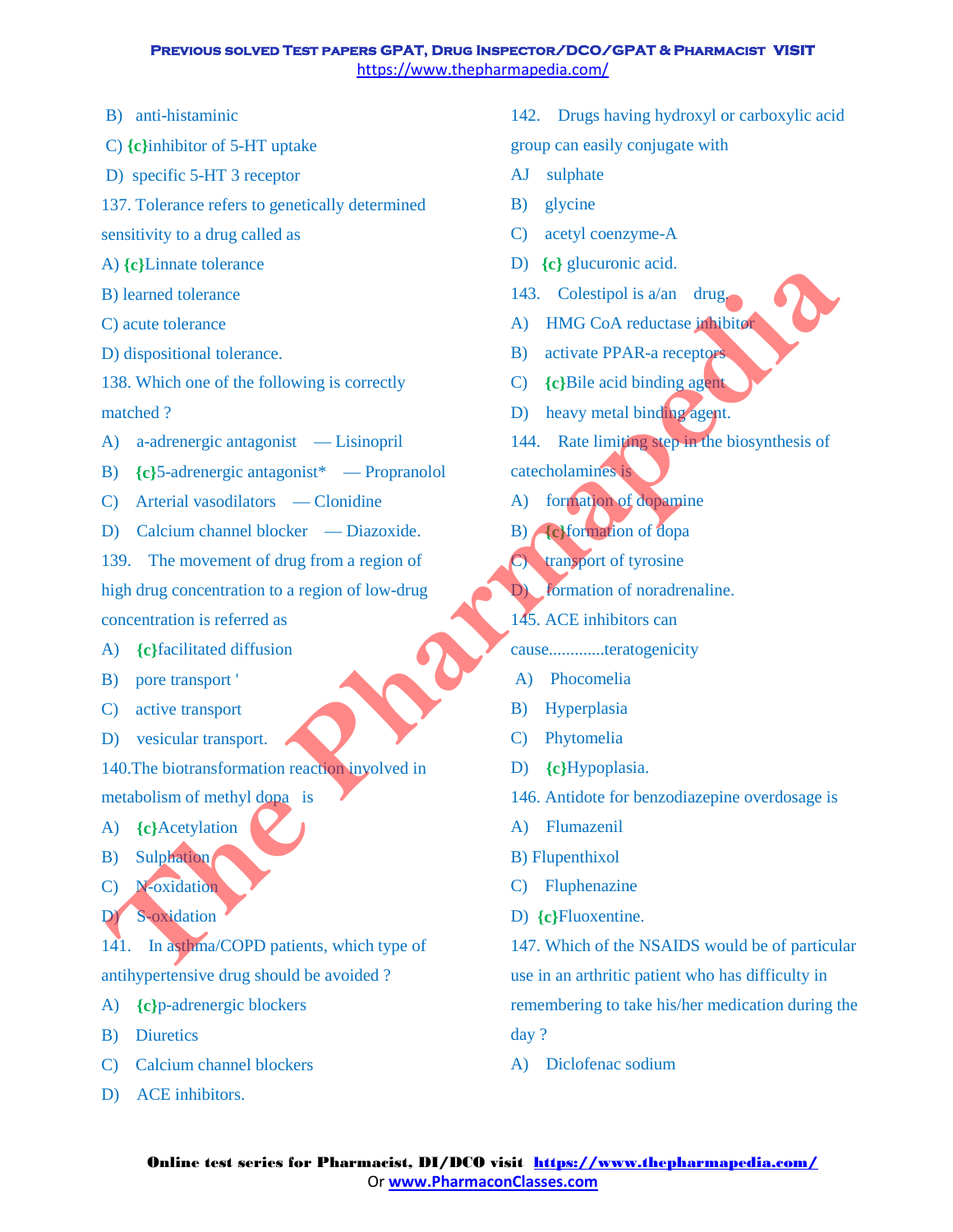- B) **{c}**Fenoprofen
- C) Ibuprofen
- D) Oxaprozin.
- 148. The type of tissue culture used for the

production of root-associated metabolites is known

- as
- A) tissue culture
- B) hairy root culture
- C) two-phase system culture
- D) **{c}**all of these.
- 149.The production of secondary metabolites is
- linked to the
- A) Induction of morphological differentiation
- B) topographical changes
- C) **{c}**environmental changes
- D) atmospheric changes.
- 150. The optimum pH of tissue culture media is
- A) 5-8
- B) 6-8
- C) **{c}**5-6
- D)  $5 7$
- 151. Botanical source of cotton is
- A) PopuliLS nigra
- B) Gossypium harbadense
- C) Linum usitassimum
- D) **{c}**none of these.
- 152. Gurmar comprises the
- A) stem and roots of Gymnema sylvestre
- B) **{c}**leaves of Gymnema sylvestre
- C) powdered endosperm of the seeds of
- Cyamopsis tetragonolobus

by

- D) dried fruits of Amml majus.
- 153. From callus, root growth can be enhanced
- A) **{c}**Increasing Cytokinin amount than that of Auxin
- B) Increasing Auxin amount than that of
- Cytokinin
- C) adding no hormone
- D) adding Glbberellins.
- 154. The adulterant of purple Foxglove leaves is
- A) **{c}**Synphytum officinale
- B) Cinchona officinale
- C) . Convallarie majalis
- D) Urginea marltlma.
- 155. Narcotine contains which of the following
- moieties ?
- A) Phenanthrene
- B) **{c}**Benzyl isoqulnollhe
- C) Quinoline
- D) Naphthalene.
- 156. The principal active constituents of which of ISO. The content of the teachers of company interest of Company interest of Company interest of Company interest of Company interest of Company interest of Company interest of Company interest of Company interest of Compa
	- the following drugs are dimeric glycosides ?
	- A) Aloe
	- B) **{c}**Senna
	- C) Digitalis
	- D) Senna and Aloes,
	- 157.Barbaloin and Sennoside-A can be categorised
	- as..........and........respectively.
	- A) **{c}**C-Glycoside, O-Glycoside
	- B) O-Glycoside, C-Glycoside
	- C) C-Glycoside, N-Glycoside
	- D) O-Glycoside, N-Glycoside.
	- 158. Adenine and kinetin are collectively called as.
	- A) Auxins
	- B) Gibberellins
	- C) **{c}**Cytokinin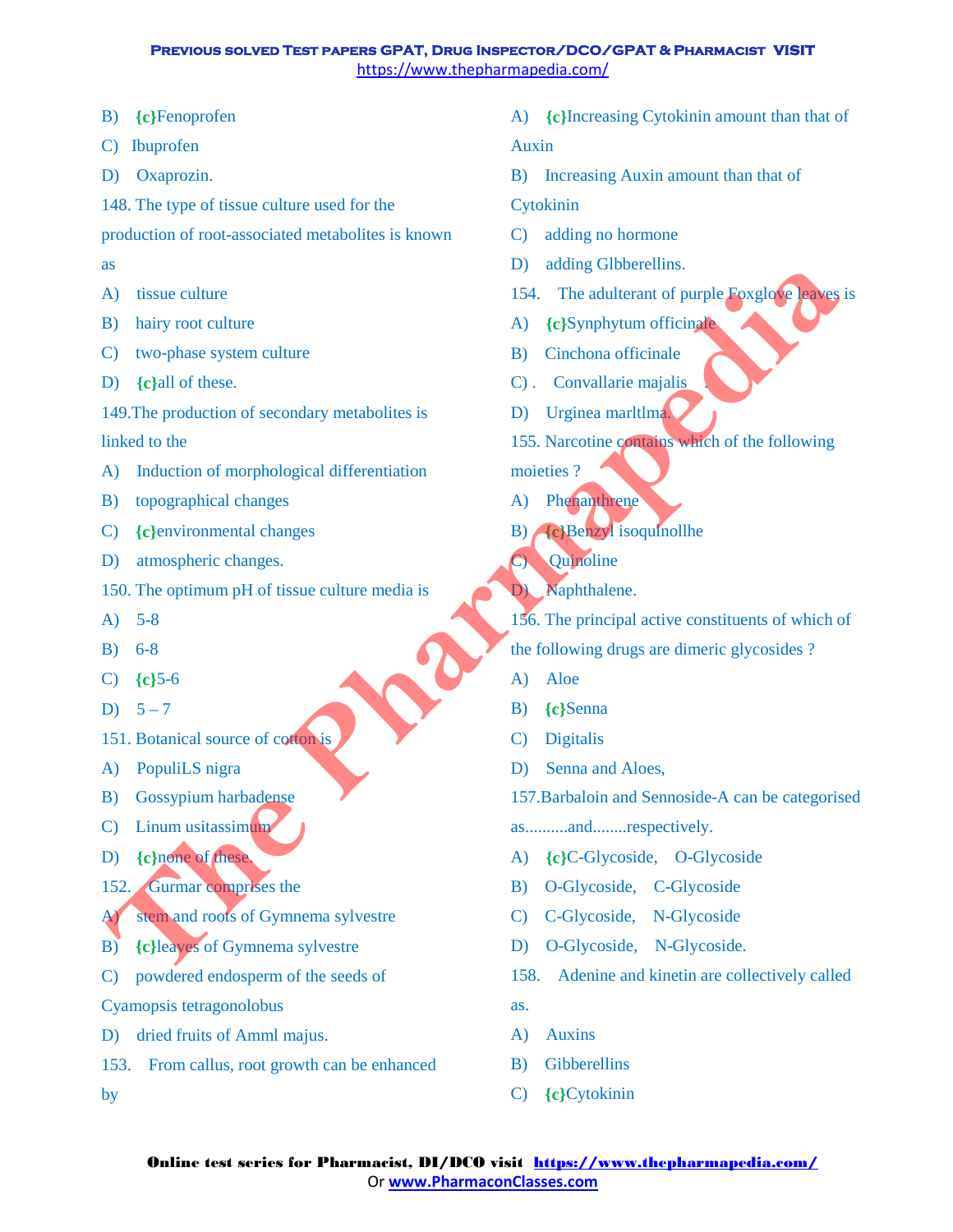# D) Zeatin

159. The ideal way to provide iron for a root culture would be to include in the medium.

- A) Fe3
- B) Fe2 (SO 4) 3
- C) **{c}**Fe EDTA
- D) FeSO 4.

160. Which type of glycoside is present in aloes?

- A) O-Glycoside
- B) S-Glycoside
- C) N-Glycoside
- D) **{c}**C-Glycoside
- 161. Keller-Kiliani is a colour test specific for

the identification of

- A) Sugar Moiety
- B) Glycoside Moiety
- C) Deoxy Sugar Moiety
- D) **{c}**Both (A) and (B).
- 162. Which of the following drugs is a natural

insecticide ?

- A) **{c}**Pyrethrum
- B) Tulsi
- C) Tylopora
- D) Bael
- 163. Absorbent cotton dissolves completely with uniform swelling in (3) (eperator)<br> **The Pharmapedia**<br>
(3) DeSA (4) Alternation and B) (eNote force<br>
(5) DeSA (2) O-Glycoside is present in<br>
(5) Alternative of glycoside is present in<br>
(5) Alternative of glycoside is present in<br>
(5) Alternat
- A) **{c}**60% w/w sulphuric add
- B) 90% formic acid
- C) Ammoniacal copper oxide
- D) Ferrous ammonium sulphate.
- 164. Development of Novel hybrid plant can be achieved with
- A) organ culture
- B) cell-suspension culture
- C) callus culture
- D) **{c}** protoplast culture.
- 165. The botanical name of Aloes from South

Africa ( Cape variety ) is

- A) Aloe barbadensis
- B) **{c}**Aloe ferox
- C) Aloe perryt
- D) Aloe candelabrum.
- 166. Cassia senna Is cultivated in
- A) India
- B) Arabia
- C) Somalia
- D) **{c}**Sudan.
- 167. Naphthalene glycoside isolated from senna
- leaves and pods is
- A) Sennoslde A
- B) Rhein-1 -glucose
- C) Rhein-8 diglucoside
- D) **{c}**6-hydroxymusizin glucoside.
- 168. Following are the chemical constituents of

Brahmi except

- A) Saponlns
- B) **{c}**Glucosldes
- C) Alkaloid Brahmine
- D) Herpes tine.
- 169. Senna contains
- A) C-glycosides
- B) **{c}**O-glycosldes
- C) S-glycosides
- D) N-glycosides.
- 170. Digitalis leaves should be dried below
- A)  $50^{\circ}$ C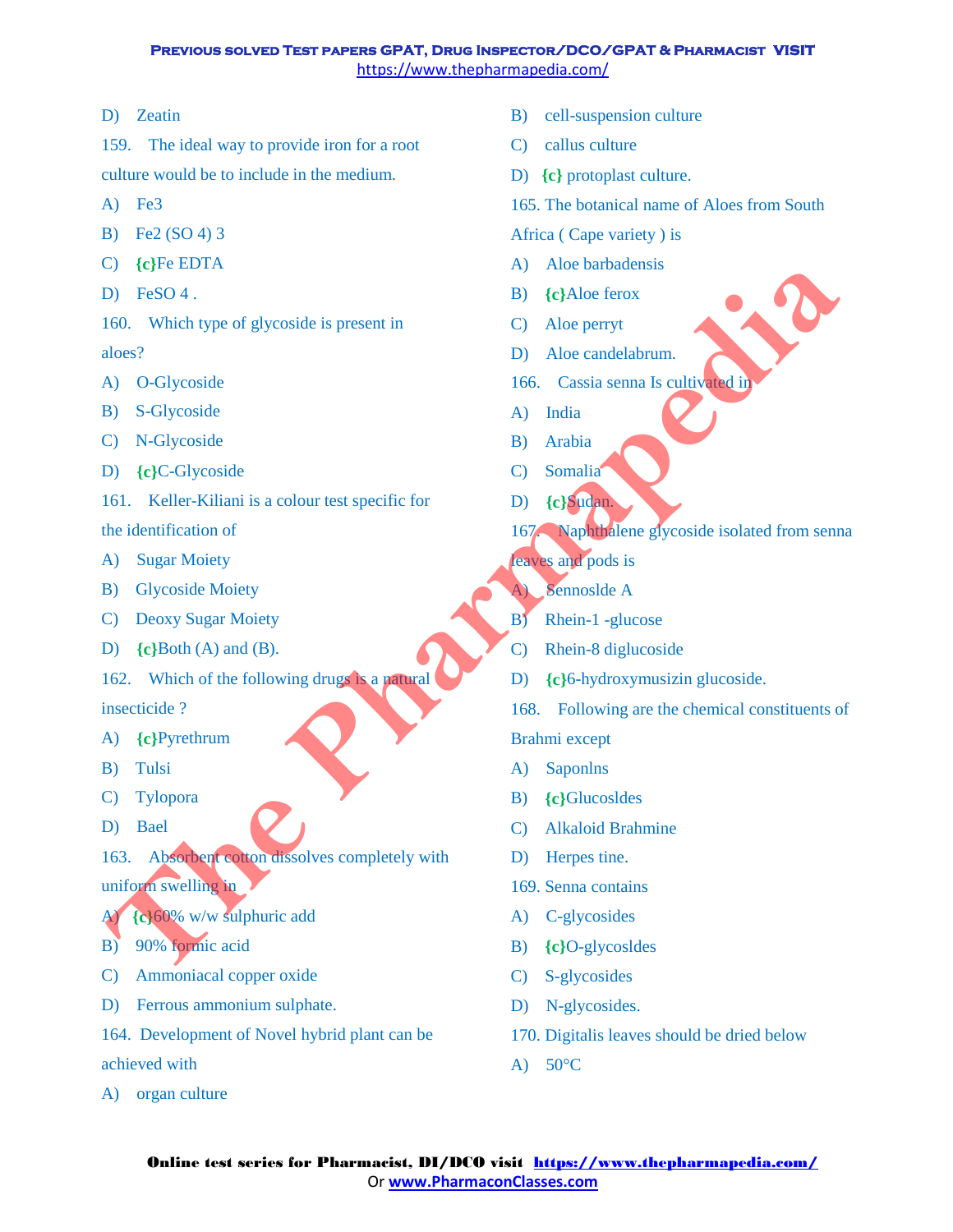- B) 80°C
- C) **{c}**60°C
- D) 100°C
- 171. Centella aslatlca belongs to the family of
- A) Scrophulariaceae
- B) **{c}**Umbelliferae
- C) Rosaceae
- D) Araliaceae.
- 172. Holy basil is the synonym for
- A) Methi
- B) Gymnema
- C) **{c}**Tulsi
- D) Digitalis.
- 173. A placement for storage of products is
- A) private warehouse
- B) public warehouse
- C) bonded warehouse
- D) **{c}**all of these
- 174. Which of the following levels of material

cautions against stock-out ?

- A) **{c}**Reordering level
- B) Minimum level
- C) Maximum level
- D) Average stock level.
- 175. Selection of site of a drug store depends

upon

- A) availability of finance
- B) **{c}**existence of hospitals
- C) safety
- D) all of these,

176. Which of the following is/are objective(s) of purchasing ?

A) Purchase of right quality

- B) Purchase of right quantity
- C) Purchase from right source
- D) **{c}**All of these.

177.can be considered as primary sources of drug information.

- A) **{c}**Pharmacopoeias
- B) Journals ( drug based )
- C) Package inserts
- D) Formularies.
- 178. Indapamide is taken preferably in the
- morning because
- A) exposure to sunlight helps conversion to active metabolite
- B) **{c}**to minimize the effect of increased frequency of urination during night

C) cholesterol synthesis is least during daytime D) cholesterol synthesis is maximum during

daytime.

- 179. Long term storage of which one of the following vaccines demands storage at - 20° C ? A) DPT . **Example 10**<br> **The Pharma** CO Researce<br>
C) Researce<br>
C) Researce<br>
C) Andihizear, and the synonym for<br>
A) Media<br>
A) Somman morning because is staten processed<br>
The Cyrrus is the synonym for<br>
The Pharma morning because is s
	- B) DT
	- C) **{c}**Oral polio vaccine
	- D) TT.
	- 180. In Immunization parlance, WM refers to
	- A) Vulnerable Vaccine Method
	- B) Vulnerable Vaccine Mode
	- C) **{c}**Vaccine Vial Monitor
	- D) Vital Vaccine Method
	- 181. ICH means
	- A) **{c}**International Conference on

### **Harmonisation**

B) International Committee on Harmonisation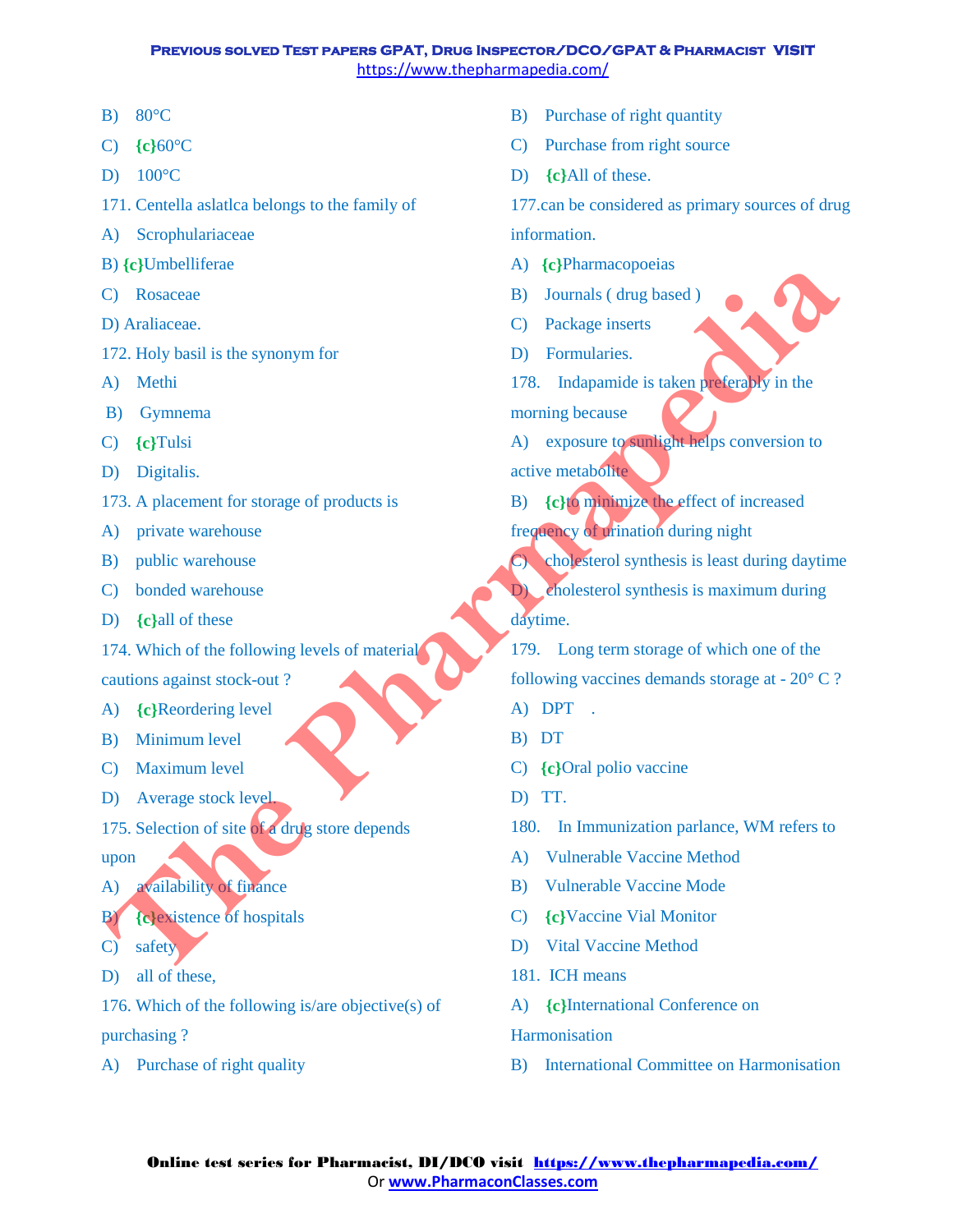- C) International Council on Harmonisation
- D) none of these.
- 182. The dose related adverse reaction Is called

as

- A) **{c}**Type A
- B) Type B
- C) Type C
- D) Type D.
- 183 Is available on internet through the

- A) BIOSIS
- B) EMBASE
- C) **{c}**MEDLINE
- D) Science Citation Index.
- 184. In ABC analysis C denotes
- A) average usage value items
- B) low usage value Items
- C) **{c}**costly and valuable Items
- D) fast moving Items.
- 185. The drugs that show antagonistic effects in nature whereby the sensitivity of the tissues to one drug is altered by another drug, are
- A) Trimethoprin and Sulphpnamide
- B) Acetylcholine and Noradrenaline
- C) **{c}**Digitalis glycosides and Diuretics
- D) Warfarin and Phenobarbital.
- 186. The term used to describe abnormal drug response is
- A) Hypersensitivity
- B) **{c}**Idiosyncrasy
- C) Anaphylaxis
- D) Teratogenicity.
- 187. Hospital pharmacy deals with
- A) supply of ancillary products
- B) storage of biological products
- C) purchase of inventory drugs
- D) **{c}**both (A) and (B).
- 188. Drug causing direct liver damage is
- A) Isoniazid
- B) Indomethacln
- 0) Phenytoin
- D) **{c}**Aspirin.
- 189. Milk and antacids reduce absorption of
- tetracyclines by forming
- A) **{c}** chelation
- B) complexes
- C) protein binder
- D) insoluble complexes.
- 190. Which one of the following statements is

#### matched correctly ?

| D)<br>1 ype B                                        | D)<br>muomethacin                                                    |
|------------------------------------------------------|----------------------------------------------------------------------|
| Type C<br>C)                                         | Phenytoin<br>$\left( 0\right)$                                       |
| D)<br>Type D.                                        | {c}Aspirin.<br>D)                                                    |
| 183<br>Is available on internet through the          | 189. Milk and antacids reduce absorption of                          |
| National Library of Medicine (NLM)                   | tetracyclines by forming                                             |
| <b>BIOSIS</b><br>A)                                  | $\{c\}$ chelation<br>A)                                              |
| B)<br><b>EMBASE</b>                                  | complexes<br>B)                                                      |
| {c}MEDLINE<br>C)                                     | protein binder<br>$\mathbf{C}$                                       |
| <b>Science Citation Index.</b><br>D)                 | insoluble complexes.<br>D)                                           |
| In ABC analysis C denotes<br>184.                    | 190. Which one of the following statements is                        |
| average usage value items<br>A)                      | matched correctly?                                                   |
| B)<br>low usage value Items                          | repeated consumption of a drug<br>Drug abuse                         |
| $\overline{C}$<br>{c}costly and valuable Items       | use of drugs for the conditions for which they<br>Drug misuse<br>B)  |
| D)<br>fast moving Items.                             | are unsuited                                                         |
| The drugs that show antagonistic effects in<br>185.  | decreased response to pharmacological drugs<br>Drug addiction<br>C)  |
| nature whereby the sensitivity of the tissues to one |                                                                      |
| drug is altered by another drug, are                 | periodic or chronic intoxication produced by<br>Drug tolerance<br>Dì |
| Trimethoprin and Sulphpnamide<br>A)                  | repeated consumption.<br>191. Medication errorsi include             |
| <b>Acetylcholine and Noradrenaline</b><br>B)         |                                                                      |
| {c}Digitalis glycosides and Diuretics<br>C)          | {c} dispensing errors and medication<br>A)                           |
| Warfarin and Phenobarbital.<br>D)                    | patient compliance<br>B)                                             |
| The term used to describe abnormal drug<br>186.      | exact prescription<br>$\mathbf{C}$                                   |
| response is                                          | none of these.<br>D)                                                 |
| A) Hypersensitivity                                  | 192. Coffee, tea and fruit juices antagonise the                     |
| B) {c}Idiosyncrasy                                   | efficacy of                                                          |

- 191. Medication errorsi include
- A) **{c}** dispensing errors and medication
- B) patient compliance
- C) exact prescription
- D) none of these.
- 192. Coffee, tea and fruit juices antagonise the

- antipsychotic drugs.
- A) Thioxantins
- B) Butyrophenones
- C) **{c}**Phenothiazines
- D) Sulpiride.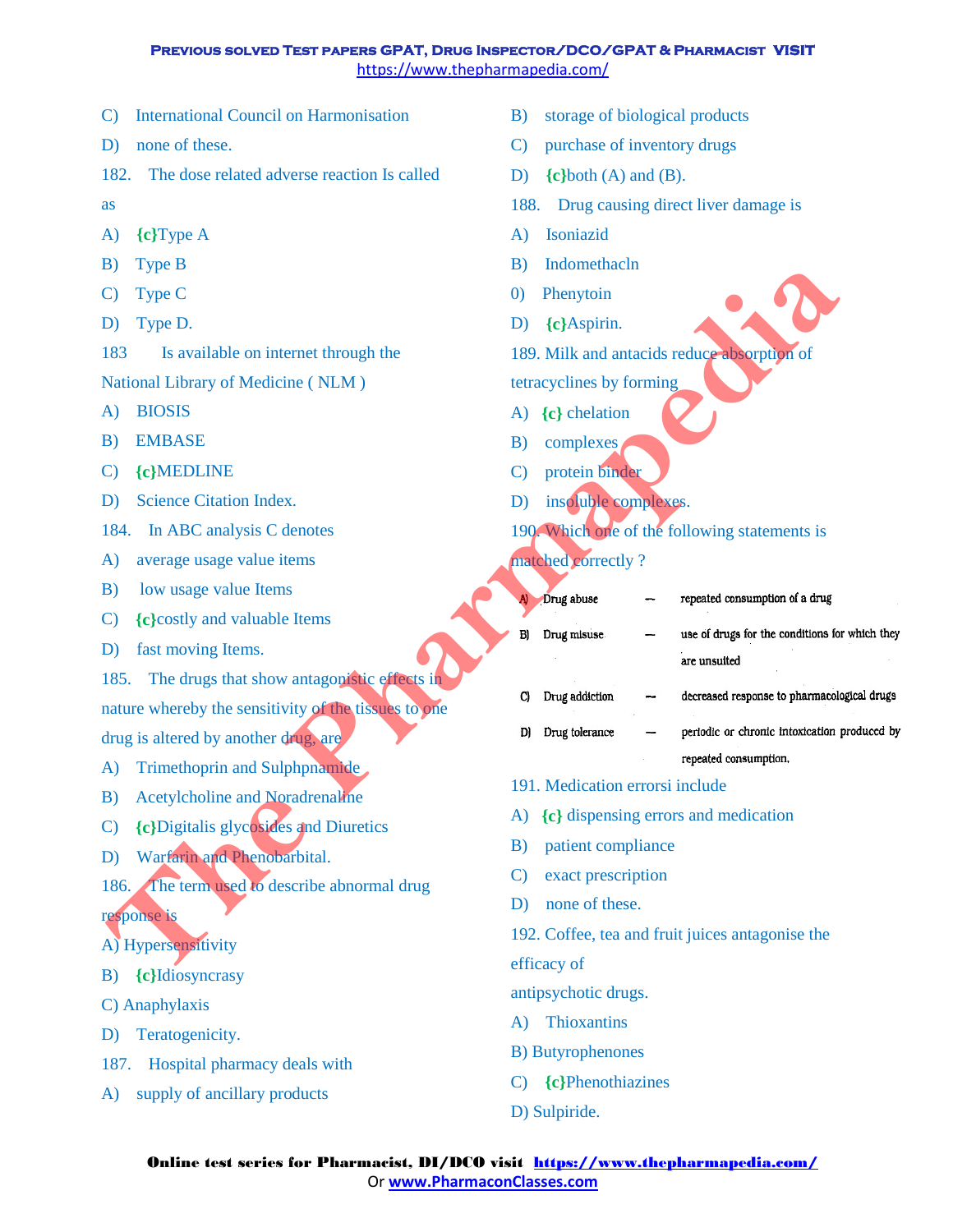193. The principles of ICH guideline for GCP have their origin in

- A) Declaration of Canada
- B) **{c}**Declaration of Helsinki
- C) Declaration of Austria
- D) Declaration of Australia.
- 194. Phase-1 clinical trials are carried out
- I. to determine the maximum tolerated dose in humans
- II. to determine the pharmacokinetics and

pharmadynamics activity

III. in healthy adult males

IV. in healthy adult females.

A) I and II

B) **{c}**II, III and IV

C) III and IV

- D) I, II and III.
- 195. A child who swallows an overdose of fluoride containing multivitamin product should be treated with

A) acetyl cysteine

B) **{c}**dilute Ca ( OH )2 solution

C) docusate sodium

D) atropine sulphate.

196. Cholestyramine will probably interfere with the GI absorption of D) atropine sulphate.<br>
196. Cholestyramine will probably<br>
the GI absorption of<br>
I. Chorothiazide<br>
Warfarin<br>
III. Phenobarbital.<br>
Of these

- I. Chlorothiazide
- II. Warfarin
- III. Phenobarbital.

#### Of these

- A) I only
- B) II and III
- C) **{c}**I, II and III
- D) no interference.
- 197. Drug information sources include all, except
- A) journals
- B) drugdex
- C) **{c}**dallies
- D) online pharmacy journals.
- 198. In inventory control the turnover rate is
- calculated by which of the following formulae ?
- A) Annual purchase + Annual inventory
- B) Annual purchase x Annual inventory
- C) Annual inventory  $+$  Annual purchase
- D) **{c}Annual purchase + Annual inventory.**
- 199. Aluminium hydroxide gelis combined with Magnesium hydroxide gel in antacid preparations **Pharmaps are carried out** the same of the content of the content of the content of the content of the content of the content of the content of the content of the content of the content of the content of the content of the
	- A) ensure synergism

to

B) counter the constipating effect of magnesium hydroxide

C) **{c}**balance the purgative effect of magnesium hydroxide

D) improve the absorption of magnesium hydroxide.

200. Match List I correctly with List II and select your answer using the codes given below ;

List I List II

- a) **{c}Salbutamol** 1. Enhance Gl-mobility,
- b) Tolazoline 2. Stimulate heart rate
- c) Propranolol 3. Bronchodilator
- d) Isoprenaline 4. Suppress ventricular tachycardia,